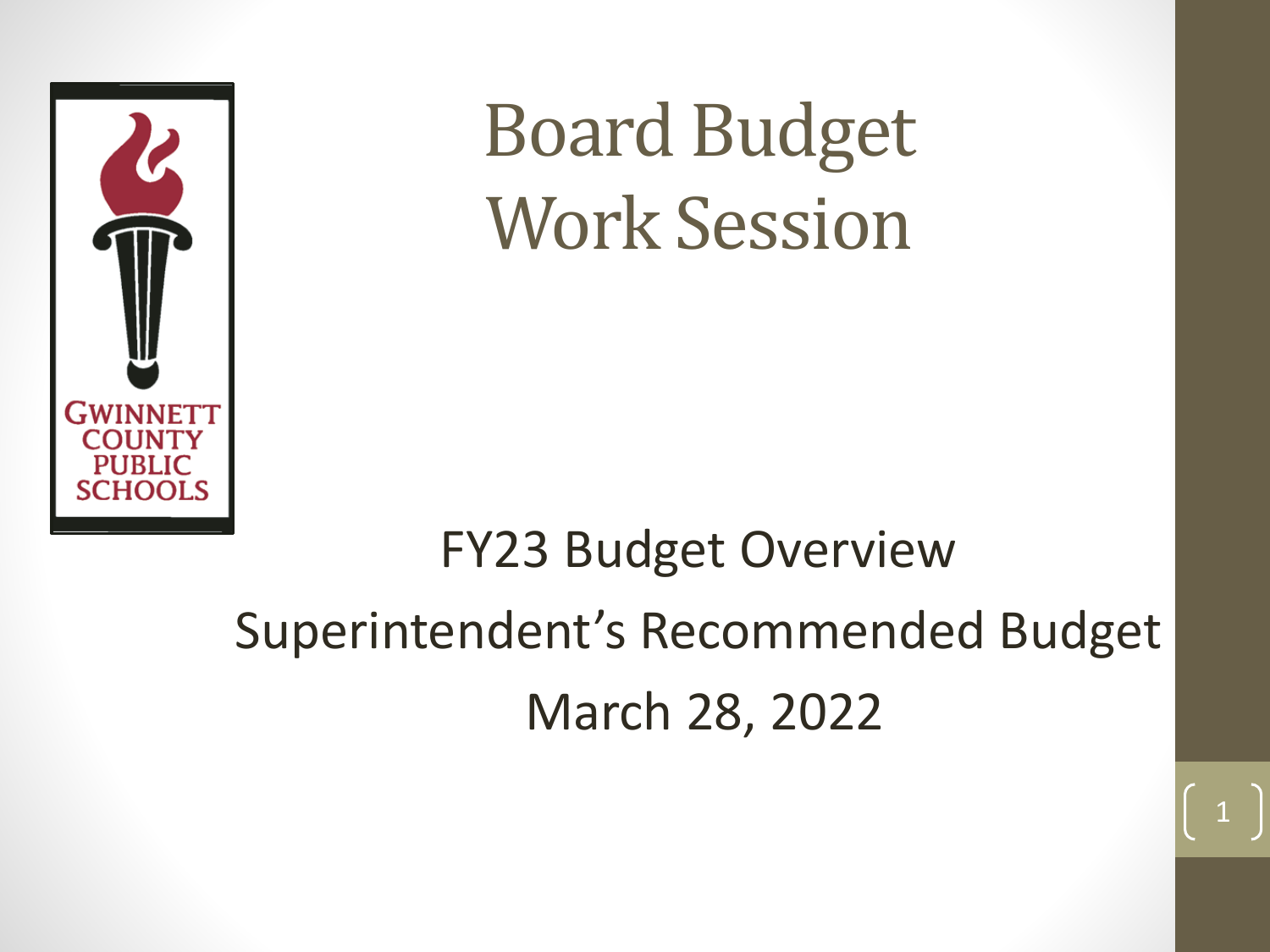# Budget Calendar

| <b>Event</b>                                                                   | <b>Date</b>      |
|--------------------------------------------------------------------------------|------------------|
| 1rst Budget Work session with BOE                                              | March 28, 2022   |
| 2 <sup>nd</sup> Budget work session with BOE / Tentative<br>adoption of budget | April 14, 2022   |
| 1rst Public hearing on Budget                                                  | May 19, 2022     |
| 2 <sup>nd</sup> Public hearing on Budget                                       | June 16, 2022    |
| Adoption of Budget by BOE / Tentative adoption<br>of millage rate              | June 16, 2022    |
| <b>Final Millage Rate adoption</b>                                             | July/August 2022 |

 $\mathcal{P}$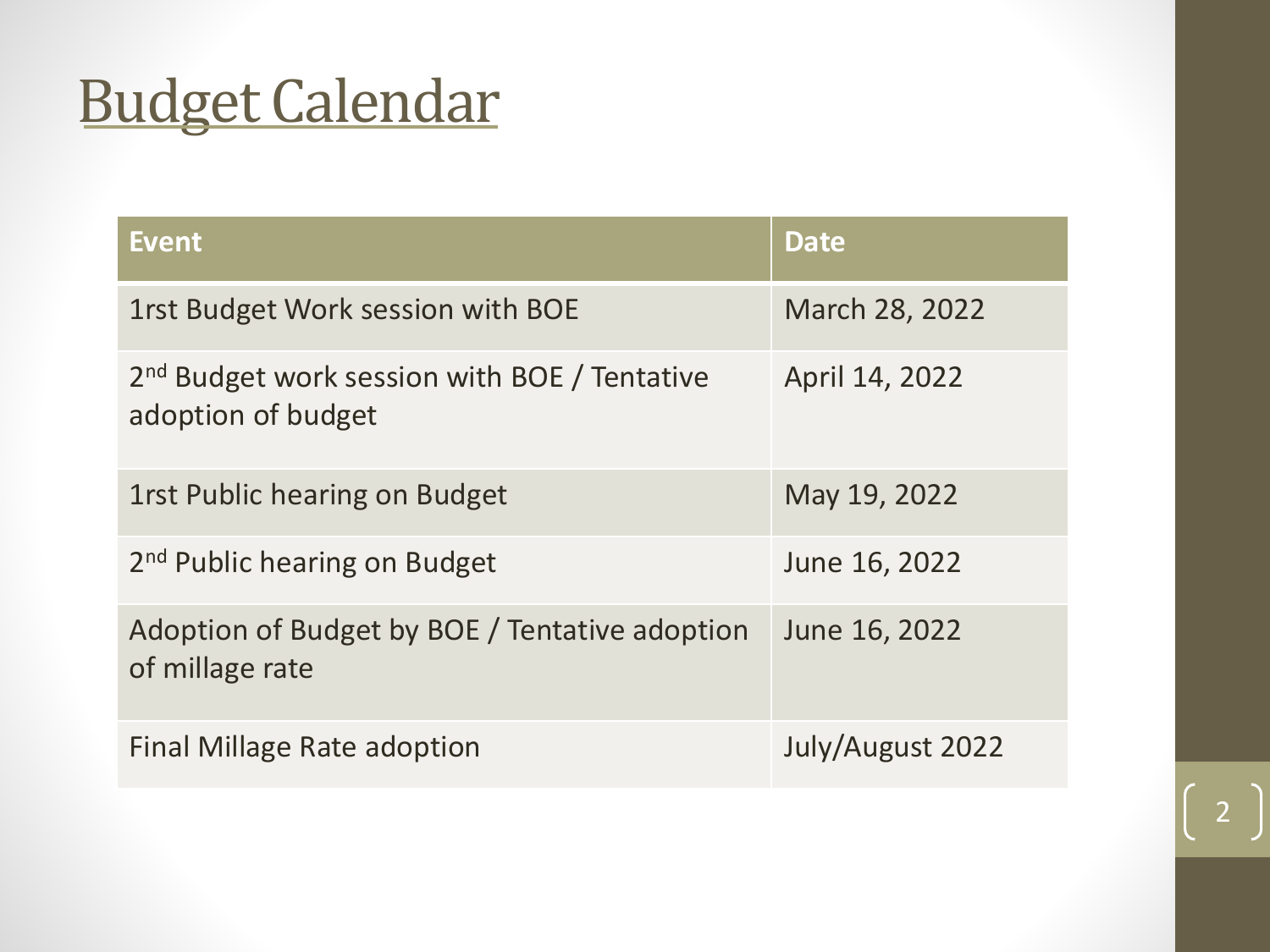# Budget Assumptions

❖Opening one new school (Seckinger High School)

| <b>81 Elementary</b> | 29 Middle          |
|----------------------|--------------------|
| 24 High              | 8 Special Entities |

- ❖Enrollment Projection
	- $\geq$  182,865 students increase of 3,284 over prior year

3

- K-5 1,656 • 6-8 (26) • 9-12 1,654
- TOTAL 3,284

❖Tax Millage Rate – No change proposed 19.70 Mills General Fund Millage 1.65 Mills Debt Service Millage

21.35 MillsTotal Millage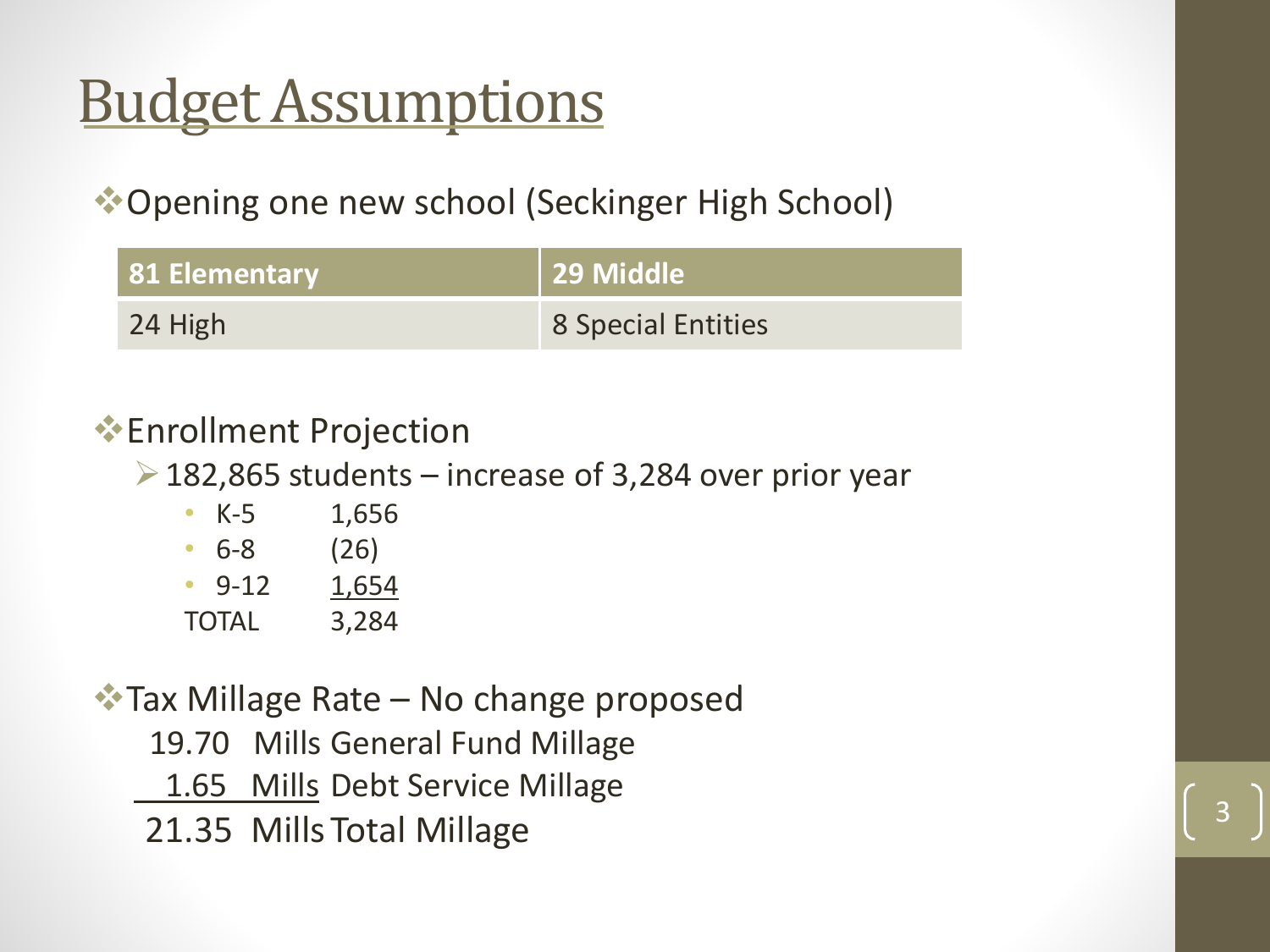## Total Expense Budget

| <b>Funds</b>            | <b>FY2023</b><br><b>Recommended</b> | <b>Comments</b>                                                                                         |
|-------------------------|-------------------------------------|---------------------------------------------------------------------------------------------------------|
| <b>General Fund</b>     | \$1,977,129,157                     | Covers day to day operations of district                                                                |
| <b>Special Revenue</b>  | 103,228,060                         | Accounts for Federal grants (Title I, II VIB, etc)                                                      |
| <b>Capital Projects</b> | 207,973,010                         | Includes E-SPLOST VI and General Obligation Bond<br>$\bullet$<br>project expenditures                   |
| <b>Debt Service</b>     | 137,231,593                         | Includes principal and interest payments for<br>outstanding debt                                        |
| Enterprise (SNP)        | 102,847,348                         | <b>Reflects School Nutrition Operations</b>                                                             |
| <b>Internal Service</b> | 15,445,306                          | Consists of the Risk Management, Workers<br>Compensation, Short-term Disability and Print<br>Shop funds |
| <b>SUB-TOTAL</b>        | \$2,543,854,474                     |                                                                                                         |
|                         | \$284,193,945                       | <b>CARES II and American Rescue Plan (ARP)</b>                                                          |
| <b>TOTAL BUDGET</b>     | \$2,828,048,419                     |                                                                                                         |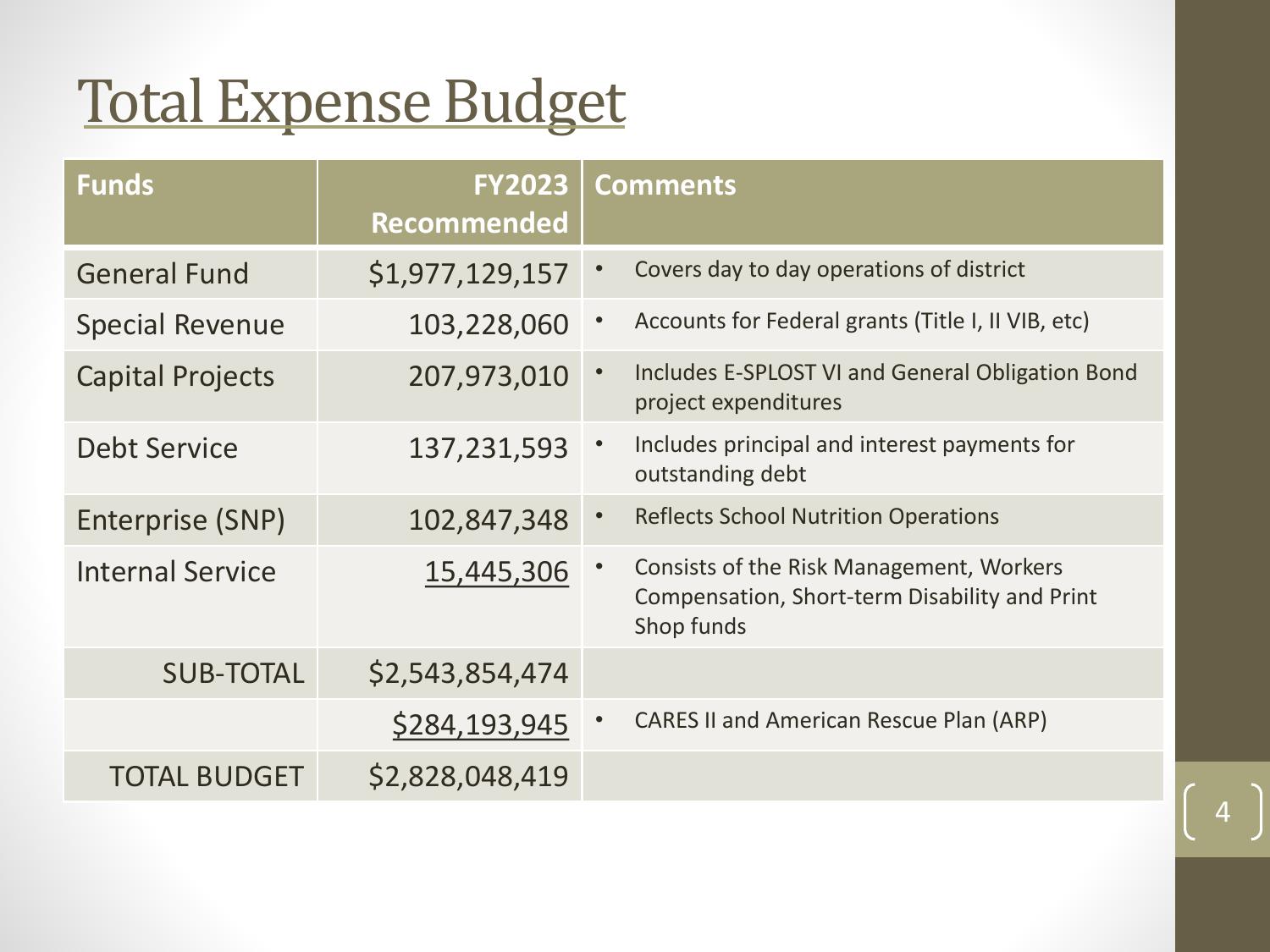#### General Fund Overview

|                 |                          |                                 | FY22 Budget | FY23 Supt.    |           |  |
|-----------------|--------------------------|---------------------------------|-------------|---------------|-----------|--|
|                 |                          |                                 | as of       | Recommended   | Amount    |  |
|                 |                          |                                 | 12/31/21    | <b>Budget</b> | of Change |  |
|                 | <b>Beginning Balance</b> |                                 | \$297.9     | \$246.7       |           |  |
| <b>Revenues</b> |                          |                                 |             |               |           |  |
|                 | Local                    |                                 | \$847.2     | \$925.2       | \$78.0    |  |
|                 | <b>State</b>             |                                 | \$1,030.5   | \$1,061.5     | \$31.0    |  |
|                 | Federal                  |                                 | \$1.1       | \$1.1         | \$0.0     |  |
|                 |                          |                                 | \$1,878.8   | \$1,987.8     | \$109.0   |  |
|                 |                          |                                 |             |               |           |  |
| <b>Expenses</b> |                          |                                 |             |               |           |  |
|                 | <b>Salaries</b>          |                                 | \$1,168.8   | \$1,247.2     | \$78.4    |  |
|                 | <b>Benefits</b>          |                                 | \$484.4     | \$512.5       | \$28.1    |  |
|                 | <b>Other Operating</b>   |                                 | \$243.4     | \$217.5       | (\$25.9)  |  |
|                 |                          | <b>Prior Year Encumbrances</b>  | \$22.0      | \$0.0\$       | (\$22.0)  |  |
|                 |                          |                                 | \$1,918.6   | \$1,977.2     | \$58.6    |  |
|                 |                          |                                 |             |               |           |  |
|                 |                          | <b>Transfers to other Funds</b> | \$11.4      | \$10.6        | (\$0.8)   |  |
|                 | <b>Ending Balance</b>    |                                 | \$246.7     | \$246.7       |           |  |
|                 |                          |                                 |             |               |           |  |
|                 | $($$ in millions)        |                                 |             |               |           |  |
|                 |                          |                                 |             |               |           |  |
|                 |                          |                                 |             |               |           |  |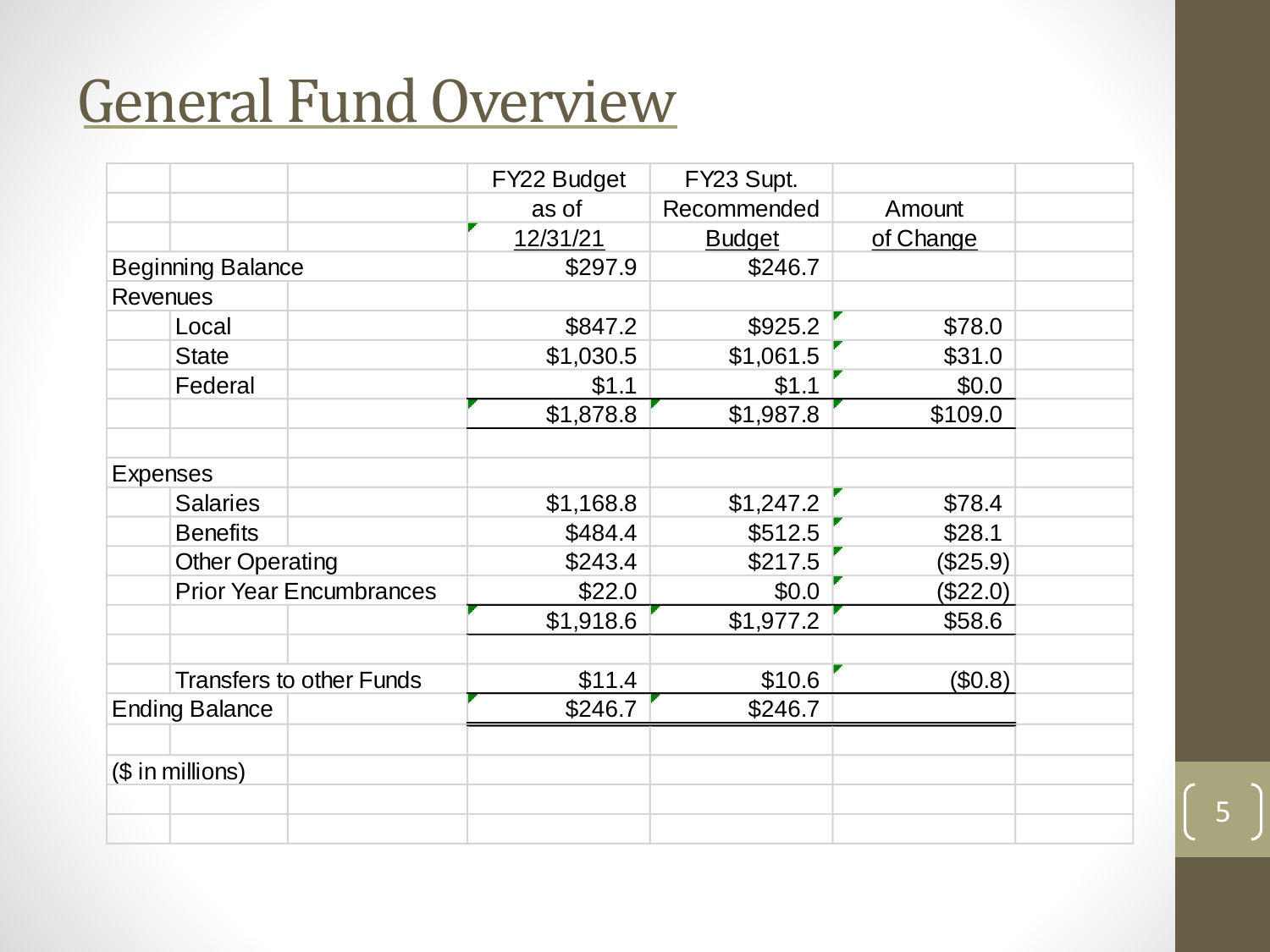#### General Fund - Expense Summary

| Category                        | <b>Dollars</b>  | %      |
|---------------------------------|-----------------|--------|
| <b>Salaries &amp; Benefits</b>  | \$1,759,714,782 | 89.00  |
| <b>Utilities</b>                | \$36,871,149    | 1.86   |
| Downloaded funds to schools     | \$25,700,000    | 1.31   |
| <b>Benefit Plans</b>            | \$25,853,015    | 1.30   |
| <b>Other Operating Expenses</b> | \$128,990,211   | 6.52   |
| <b>TOTAL</b>                    | \$1,977,129,157 | 100.00 |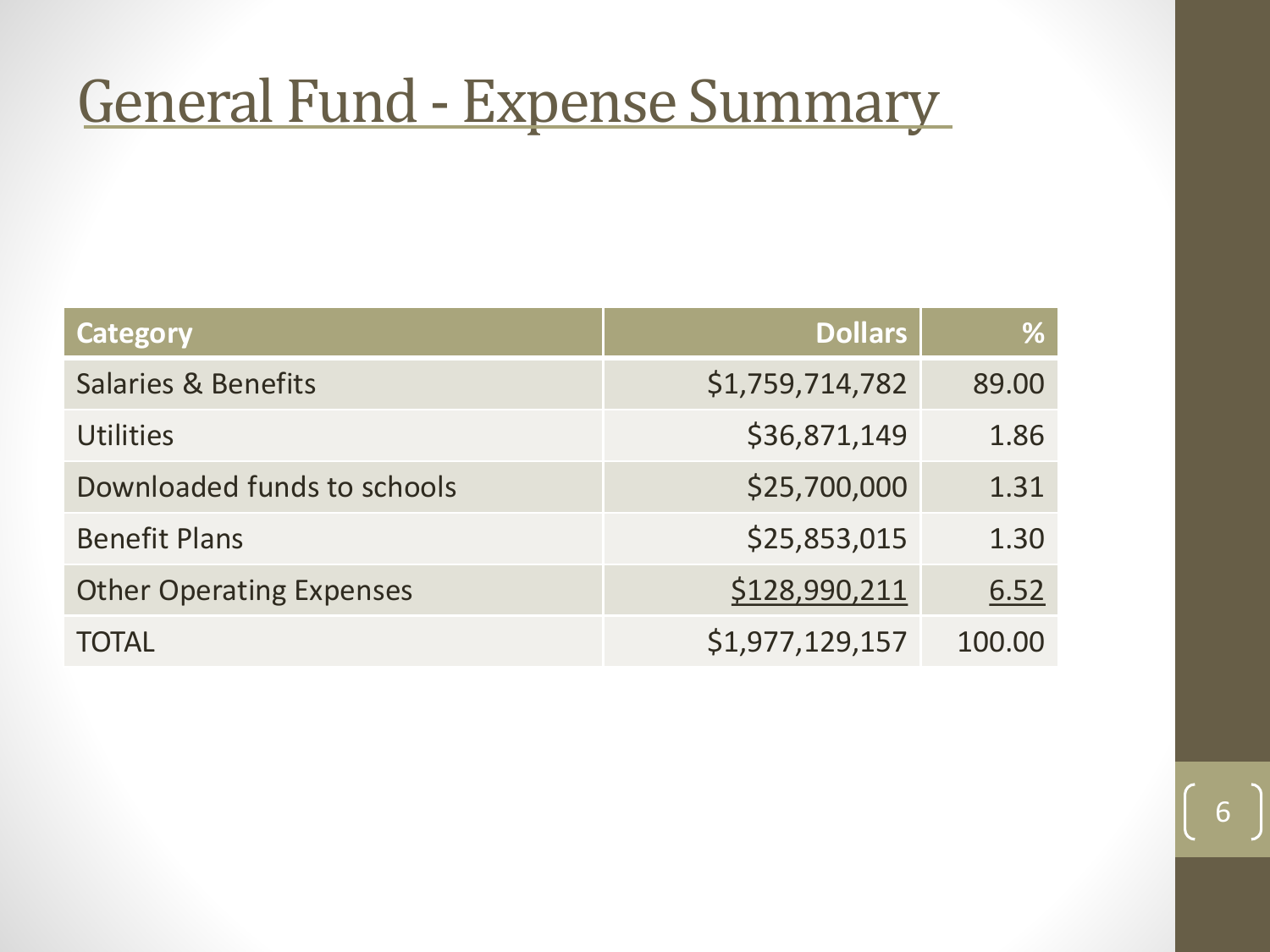#### General Fund - Local Revenue

Net growth in local revenue of \$78.0 million

❖Continued growth in local property tax digest

- ➢83% of local revenue budget from property tax revenue
- ➢Projected 5.1% growth in real property values, adding \$52.7 million over current year budget

- $\bullet$  Other Changes = \$25.2 million
	- ➢ Title Ad Valorem Taxes
	- ➢ Real Estate Transfer / Intangible Taxes
	- ➢Investment earnings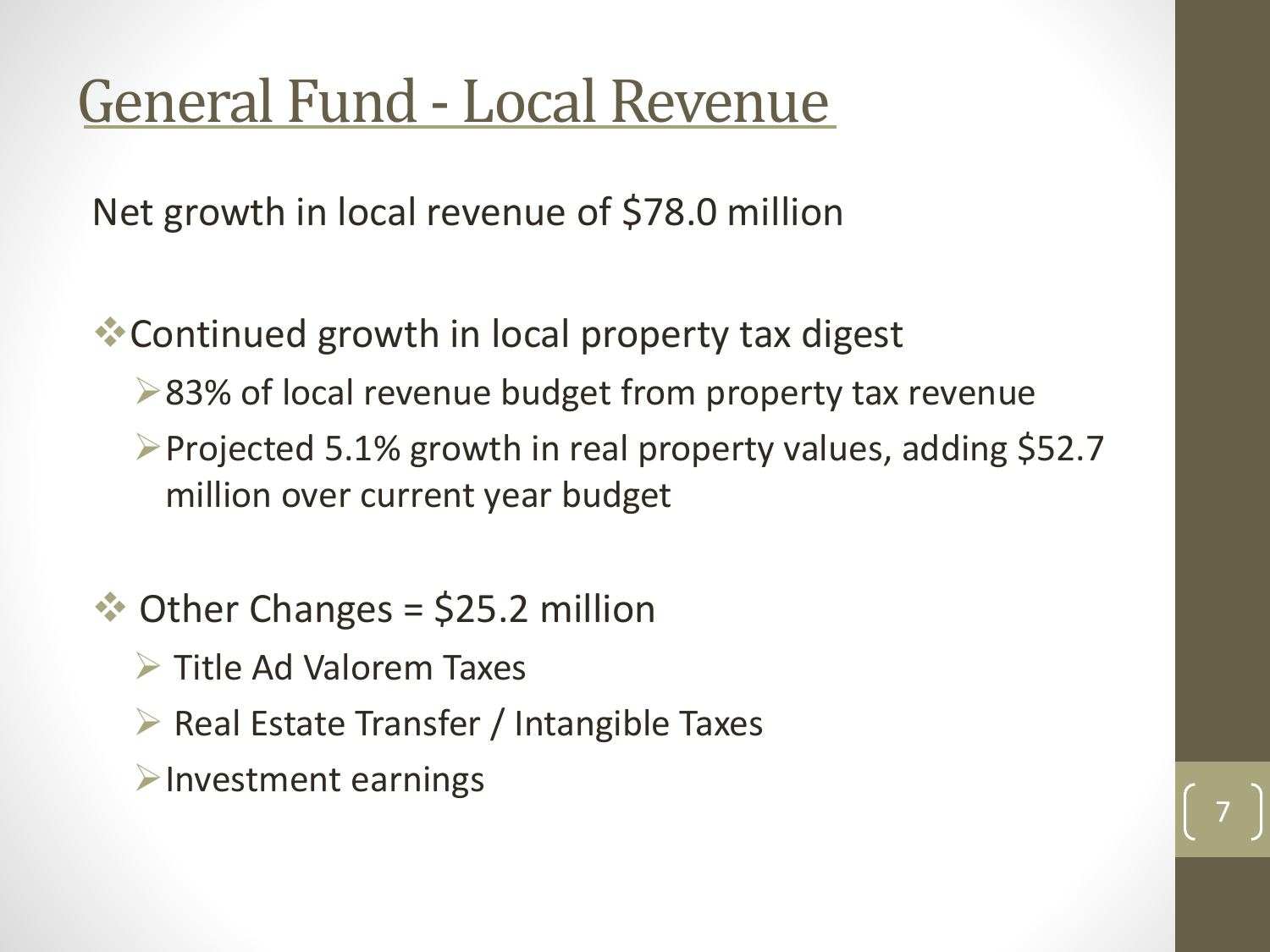#### General Fund - State Revenue

Net growth in state revenue of \$31.0 million

❖QBE formula earnings

 $\triangleright$  Increase teacher salary schedule = \$31.0 million

- $\triangleright$  Student growth = \$18.1 million
- ➢State-funded portion of teacher salary step (training & experience) and additional certificated employees enrolled in state health benefit plan = \$7.5 million

8

 $\triangleright$  TRS employer contribution = \$1.3 million

❖ Equalization Funding

➢Decrease of (\$50.0) million to \$34.6 million

❖Local Five-Mill Share

 $\triangleright$  Formula deduction increasing by (\$16.2) million

❖Austerity Reduction

 $\triangleright$  \$40.5 million more funding – eliminated

❖One-time State Grants – (\$1.2) million decrease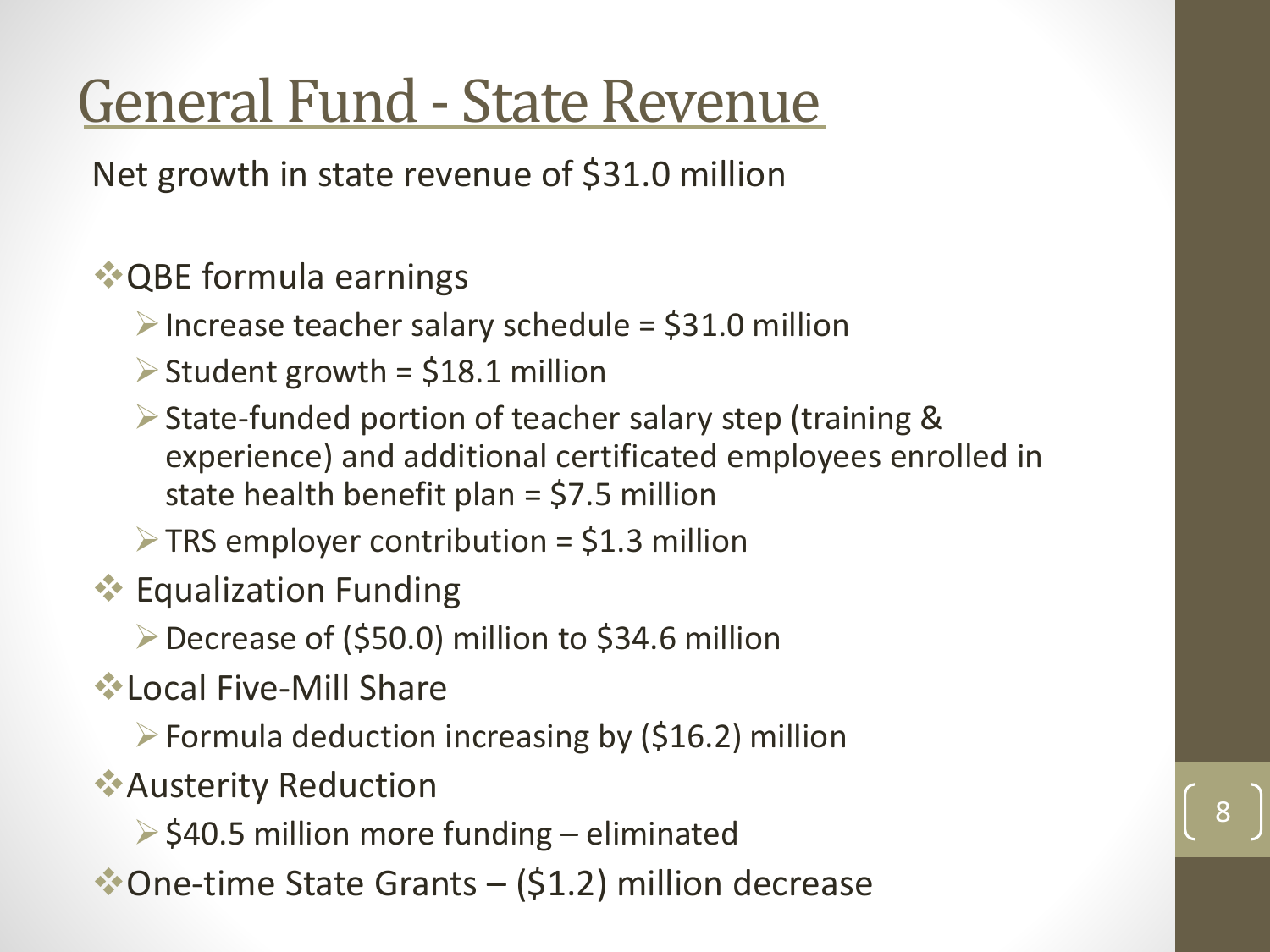# FY2023 Budget Investments

q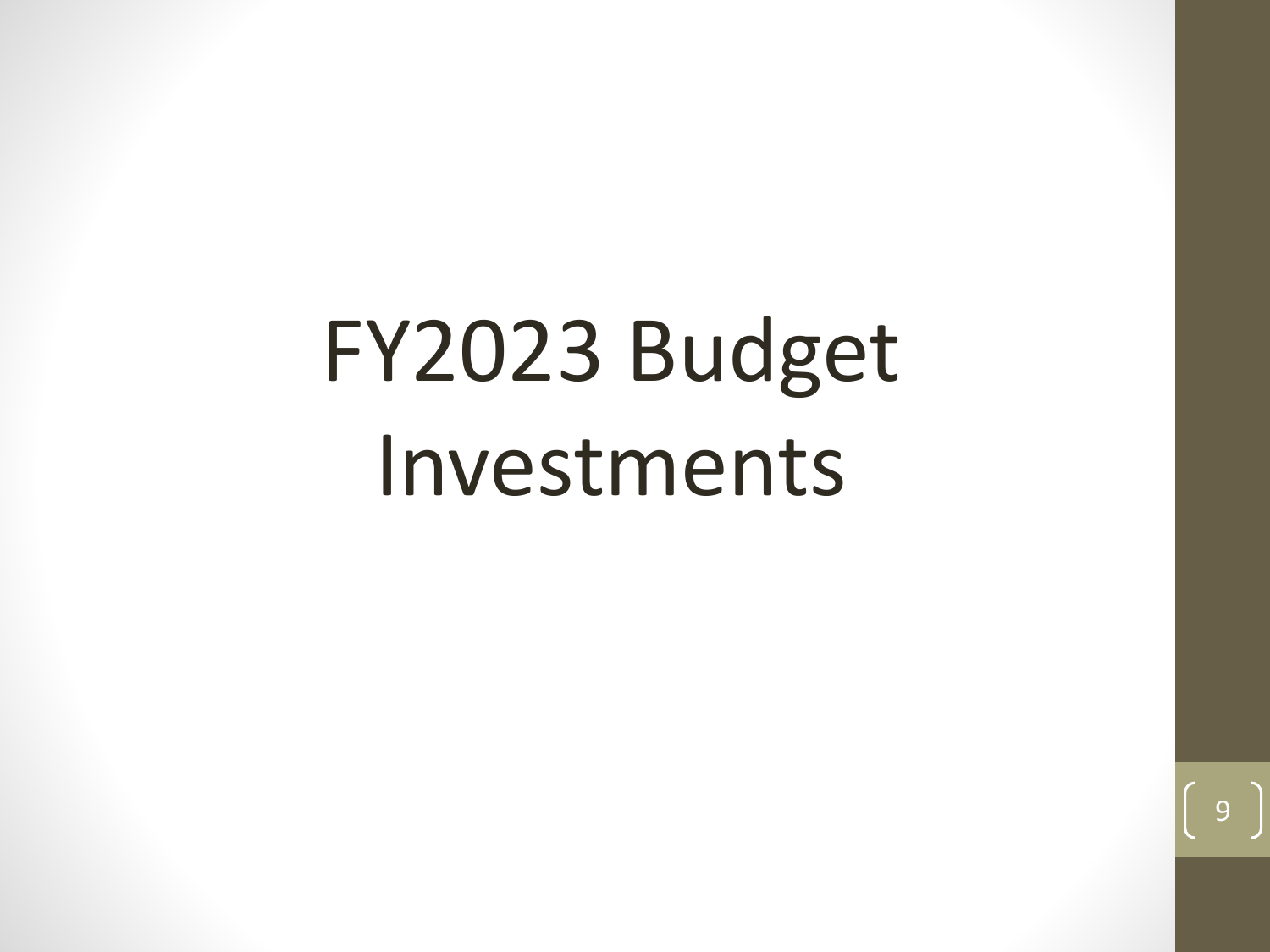#### Investments - Compensation

❖**Step Increase** for eligible employees

 $\ge$ \$19.1 million (including benefits)

➢95% of teachers; 43% of classified employees

❖**\$2,000 increase** for all employees paid on teacher salary schedule = \$31 million

❖Minimum 4% **cost-of-living increase** for employees not paid on teacher salary schedule = \$16.7 million

➢Larger % increases in lower compensated positions

❖Increase in employer contribution rate to Teacher Retirement System = \$1.7 million

➢From 19.81% to 19.98%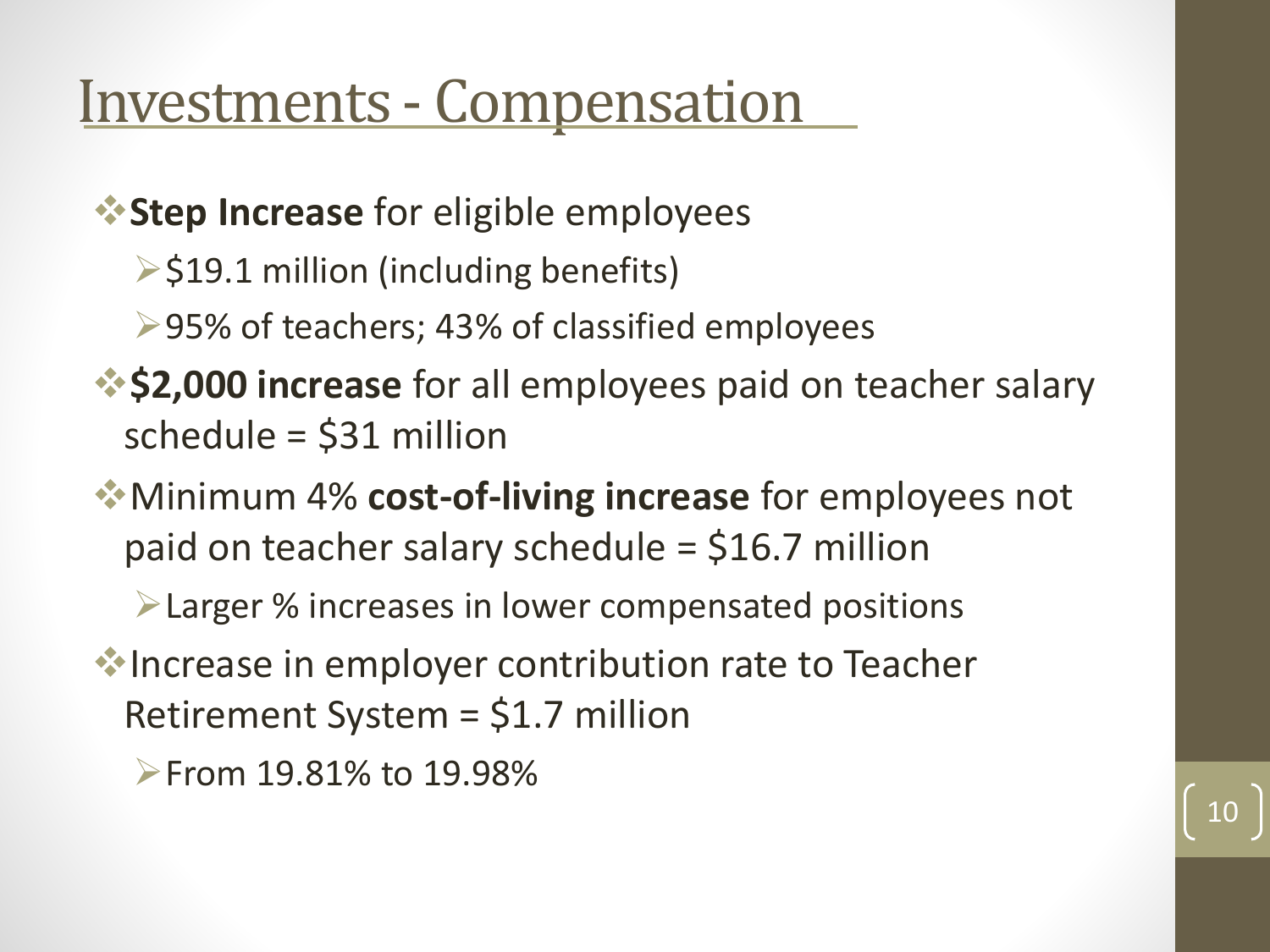#### FY23 Teacher Salary Schedule (Proposed)

| <b>Step</b>    | L1    | L2    | L3    | L4     |
|----------------|-------|-------|-------|--------|
| 0              | 50646 | 55776 | 60282 | 65980  |
| 1              | 51504 | 56800 | 61493 | 67320  |
| $\overline{2}$ | 52362 | 57824 | 62704 | 68660  |
| 3              | 53220 | 58848 | 63915 | 70000  |
| 4              | 54078 | 59872 | 65126 | 71340  |
| 5              | 54936 | 60896 | 66337 | 72680  |
| 6              | 55794 | 61920 | 67548 | 74020  |
| 7              | 56652 | 62944 | 68759 | 75360  |
| 8              | 57510 | 63968 | 69970 | 76700  |
| 9              | 58368 | 64992 | 71181 | 78040  |
| 10             | 59226 | 66016 | 72392 | 79380  |
| 11             | 60084 | 67040 | 73603 | 80720  |
| 12             | 60942 | 68064 | 74814 | 82060  |
| 13             | 61800 | 69088 | 76025 | 83400  |
| 14             | 62658 | 70112 | 77236 | 84740  |
| 15             | 63516 | 71136 | 78447 | 86080  |
| 16             | 64374 | 72160 | 79658 | 87420  |
| 17             | 65232 | 73184 | 80869 | 88760  |
| 18             | 66090 | 74208 | 82080 | 90100  |
| 19             | 66948 | 75232 | 83291 | 91440  |
| 20             | 67806 | 76256 | 84502 | 92780  |
| 21             | 68664 | 77280 | 85713 | 94120  |
| 22             | 69522 | 78304 | 86924 | 95460  |
| 23             | 70380 | 79328 | 88135 | 96800  |
| 24             | 71238 | 80352 | 89346 | 98140  |
| 25             | 72096 | 81376 | 90557 | 99480  |
| 26             | 72954 | 82400 | 91768 | 100820 |
| 27             | 73812 | 83424 | 92979 | 102160 |
| 28             | 74670 | 84448 | 94190 | 103500 |
|                |       |       |       |        |
| Step Amount    | 858   | 1024  | 1211  | 1340   |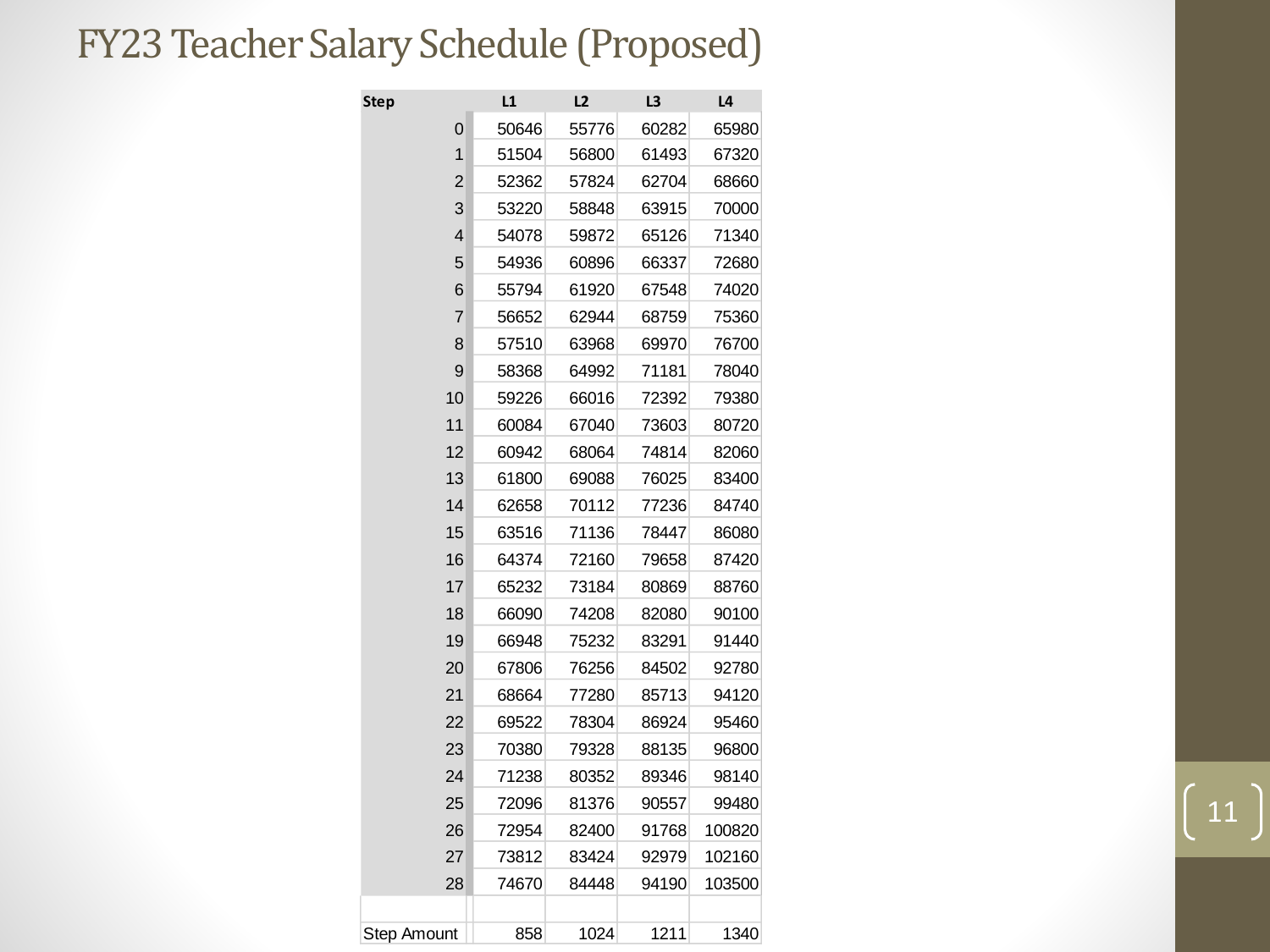#### **Classified Salary Staff Increases**

❖Larger % increases in lower compensated positions to achieve minimum starting salary of \$13.50 per hour, moving towards a goal of \$15.00 per hour

Sample of positions

| <b>Employee Group</b>                               | <b>Current Range</b> | <b>Proposed Range</b> |
|-----------------------------------------------------|----------------------|-----------------------|
| <b>Bus Monitors</b>                                 | $$10.37 - $15.17$    | $$13.50 - $18.10$     |
| Instructional clerk, media clerk,<br>school clerk I | $$9.00 - $21.24$     | $$13.50 - $22.08$     |
| <b>Clinic Worker</b>                                | $$10.06 - $22.54$    | $$14.22 - $23.44$     |
| Paraprofessional                                    | $$11.14 - $23.87$    | $$14.94 - 24.82$      |
| <b>SFN Workers</b>                                  | $$12.50 - $17.96$    | $$14.00 - $19.52$     |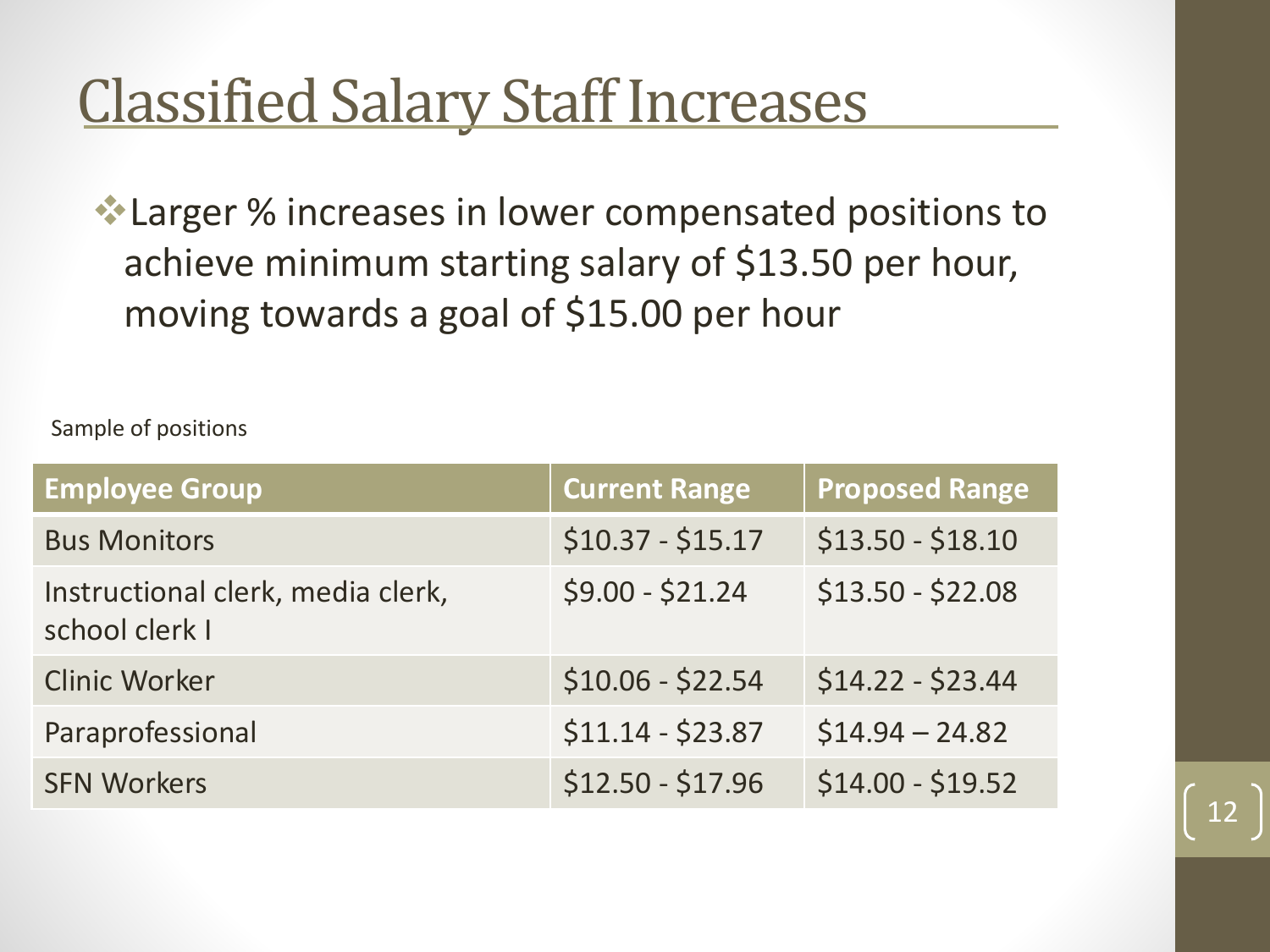|                                               |                                               |             | <b>Gwinnett County Public Schools</b> |                 |              |             |                   |
|-----------------------------------------------|-----------------------------------------------|-------------|---------------------------------------|-----------------|--------------|-------------|-------------------|
|                                               | <b>Salary &amp; Benefits Summary - FY2023</b> |             |                                       |                 |              |             |                   |
|                                               |                                               |             |                                       |                 |              |             |                   |
|                                               |                                               |             |                                       |                 |              |             |                   |
|                                               |                                               |             |                                       |                 |              |             |                   |
| <b>Job Description</b>                        | Grade                                         | <b>Step</b> | <b>Salary</b>                         | <b>Fringe</b>   | <b>Total</b> | <b>Work</b> | <b>Salary</b>     |
|                                               |                                               |             |                                       | <b>Benefits</b> | Compensation | <b>Days</b> | <b>Daily Rate</b> |
|                                               |                                               |             |                                       |                 |              |             |                   |
| Teacher                                       | L1                                            | $\mathbf 0$ | \$50,646                              | \$26,056        | \$76,702     | 190         | \$267             |
| Teacher                                       | L2                                            | 13          | \$69,088                              | \$31,328        | \$100,416    | 190         | \$364             |
| Teacher                                       | L4                                            | 28          | \$103,500                             | \$41,167        | \$144,667    | 190         | \$545             |
| Bookkeeper (ES, MS)                           | 7                                             | 28          | \$31,545                              | \$20,595        | \$52,140     | 210         | \$150             |
| School Clerk IV                               | 6                                             | 26          | \$29,568                              | \$20,029        | \$49,597     | 220         | \$134             |
| Custodian                                     | 6                                             | 32          | \$35,630                              | \$21,763        | \$57,393     | 245         | \$145             |
| <b>Bus Driver</b>                             |                                               | 12          | \$32,501                              | \$14,374        | \$46,875     | 185         | \$176             |
| * Per Capita Income 2020                      |                                               |             |                                       |                 |              |             |                   |
|                                               |                                               | $\ast$      | Location                              |                 | Amount       |             |                   |
|                                               |                                               |             | Gwinnett                              |                 | \$46,886     |             |                   |
|                                               |                                               |             | Georgia                               |                 | \$51,780     |             |                   |
|                                               |                                               |             | <b>United States</b>                  |                 | \$59,510     |             |                   |
|                                               |                                               |             |                                       |                 |              |             |                   |
| * Source: Bureau of Economic Analysis BEA.Gov |                                               |             |                                       |                 |              |             |                   |

 $\begin{pmatrix} 13 \end{pmatrix}$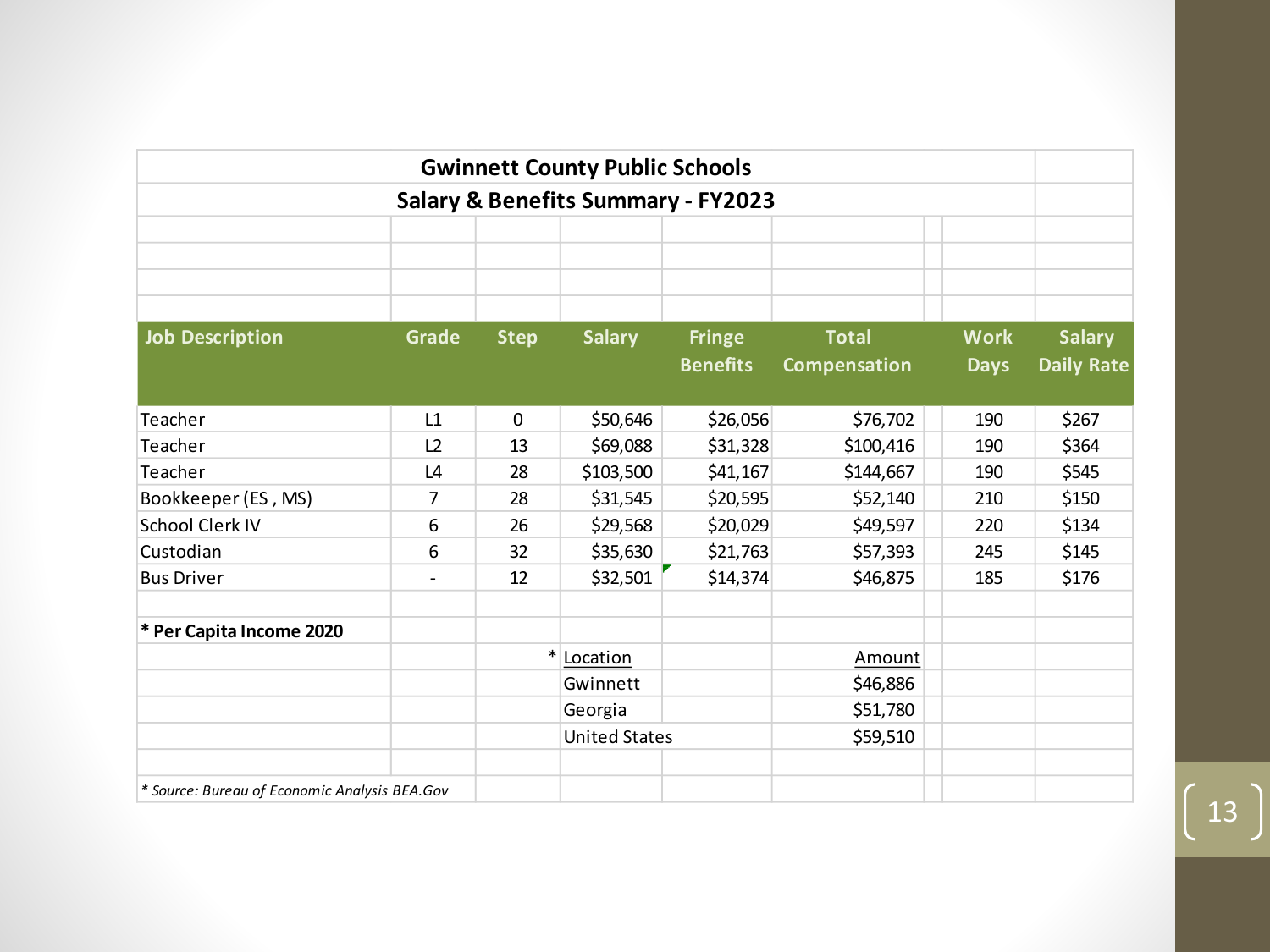#### Investments – School Based Resources

❖**Student growth / one new school** – additional 233 instructional and support positions = \$20.7 million

❖**Class Size** allotment adjustments– additional 182 positions = \$17.3 million

| Level / Program       | <b>Ratio</b>                                                    |
|-----------------------|-----------------------------------------------------------------|
| Kindergarten*         | From 22 to 21                                                   |
| Grades 4 - 5          | From 27 to 26                                                   |
| Grades 6 - 8          | From 27 to 26                                                   |
| Grades 9 - 12         | 1 additional position per school                                |
| ESOL <sup>*</sup>     | ES from 13 to 12<br>MS from 16 to 15<br><b>HS</b> from 20 to 19 |
| <b>Early Learning</b> | .25 allotment to each elementary<br>school                      |

\* Allotment class size ratios for K-3 and ESOL are currently above state size maximums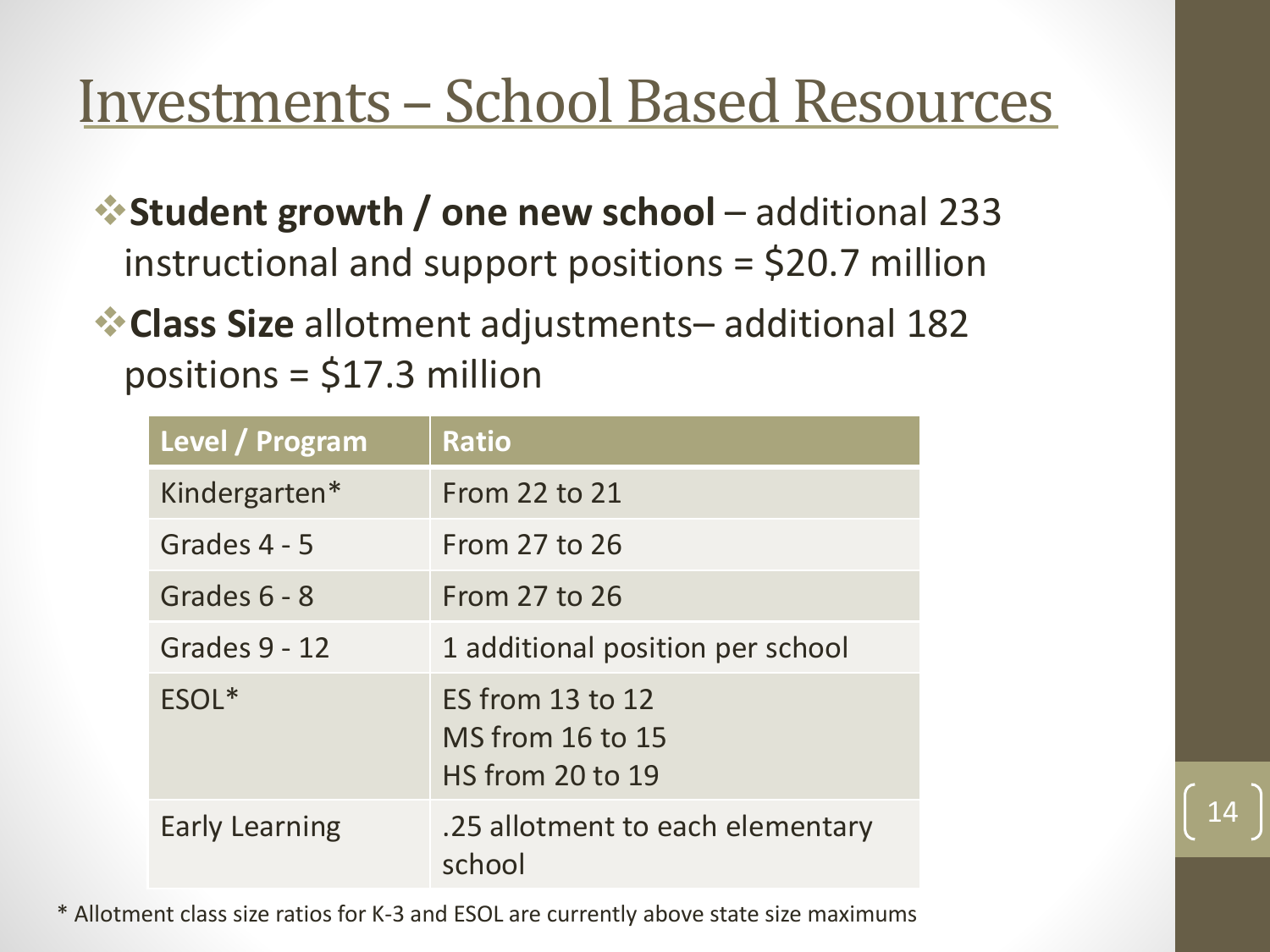#### Investments – Access & Opportunity

❖Expand transportation options for choice programs in the district  $=$  \$1.4 million

➢30 additional bus driver positions

❖Move all Technology Support Technicians (TST) at local schools to 12-month positions to support 1:1 technology initiative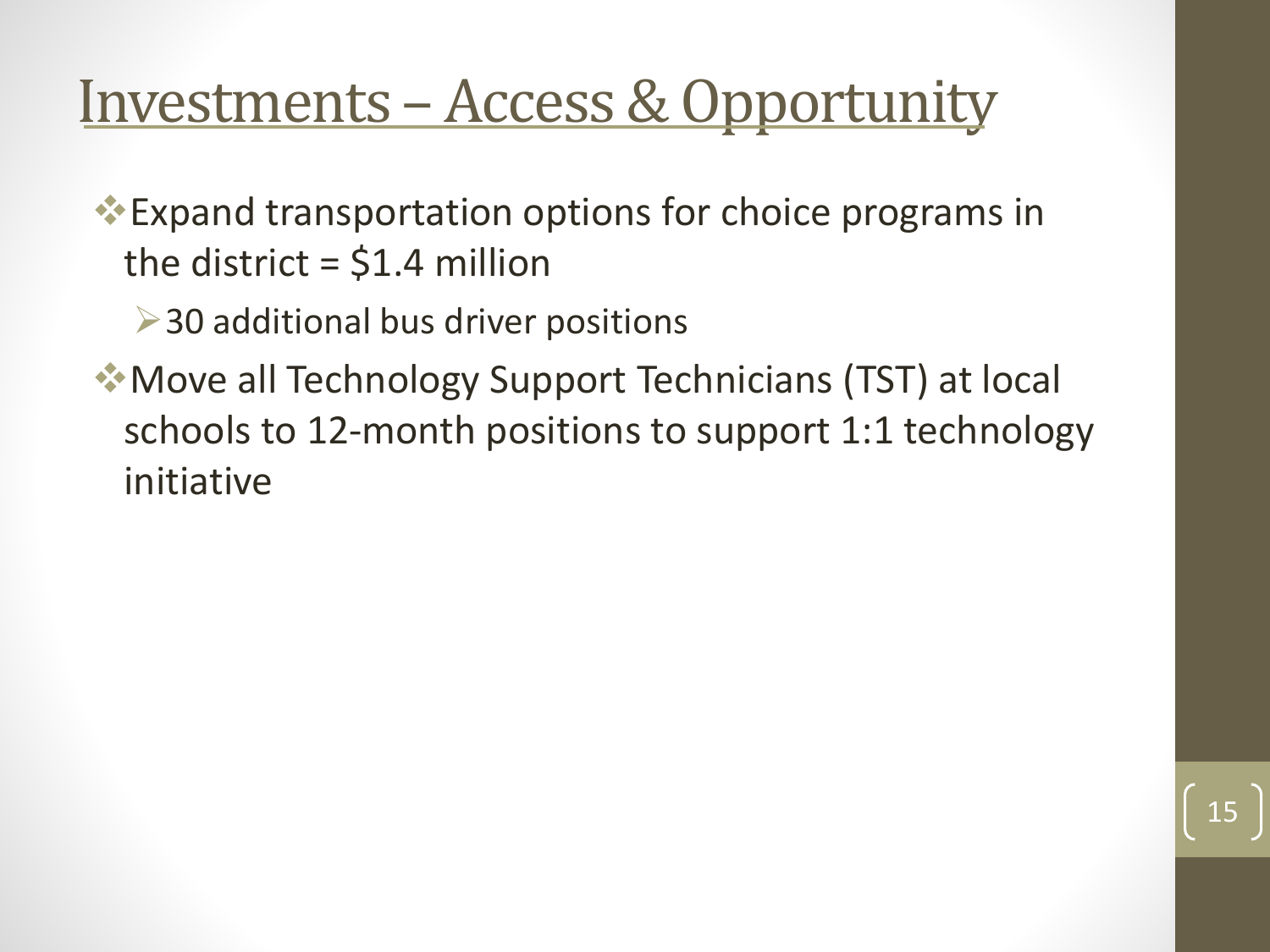### Federal Stimulus Funding

❖One-time COVID Stimulus Funding allocation

|                                | <b>CARES II</b>                                                                    | <b>CARES III/American</b><br><b>Rescue Plan (ARP)</b> |
|--------------------------------|------------------------------------------------------------------------------------|-------------------------------------------------------|
| <b>Authorizing Legislation</b> | <b>Coronavirus Response</b><br>and Relief Supplemental<br><b>Appropriation Act</b> | <b>American Rescue Plan</b>                           |
| Signed into Law                | December 2020                                                                      | <b>March 2021</b>                                     |
| Amount allocated to GCPS       | \$125.7 million                                                                    | \$282.6 million                                       |
| <b>Requirements</b>            |                                                                                    | 20% required to be spent<br>on learning loss          |
| Period funds available         | Through 9/30/23                                                                    | Through 9/30/24                                       |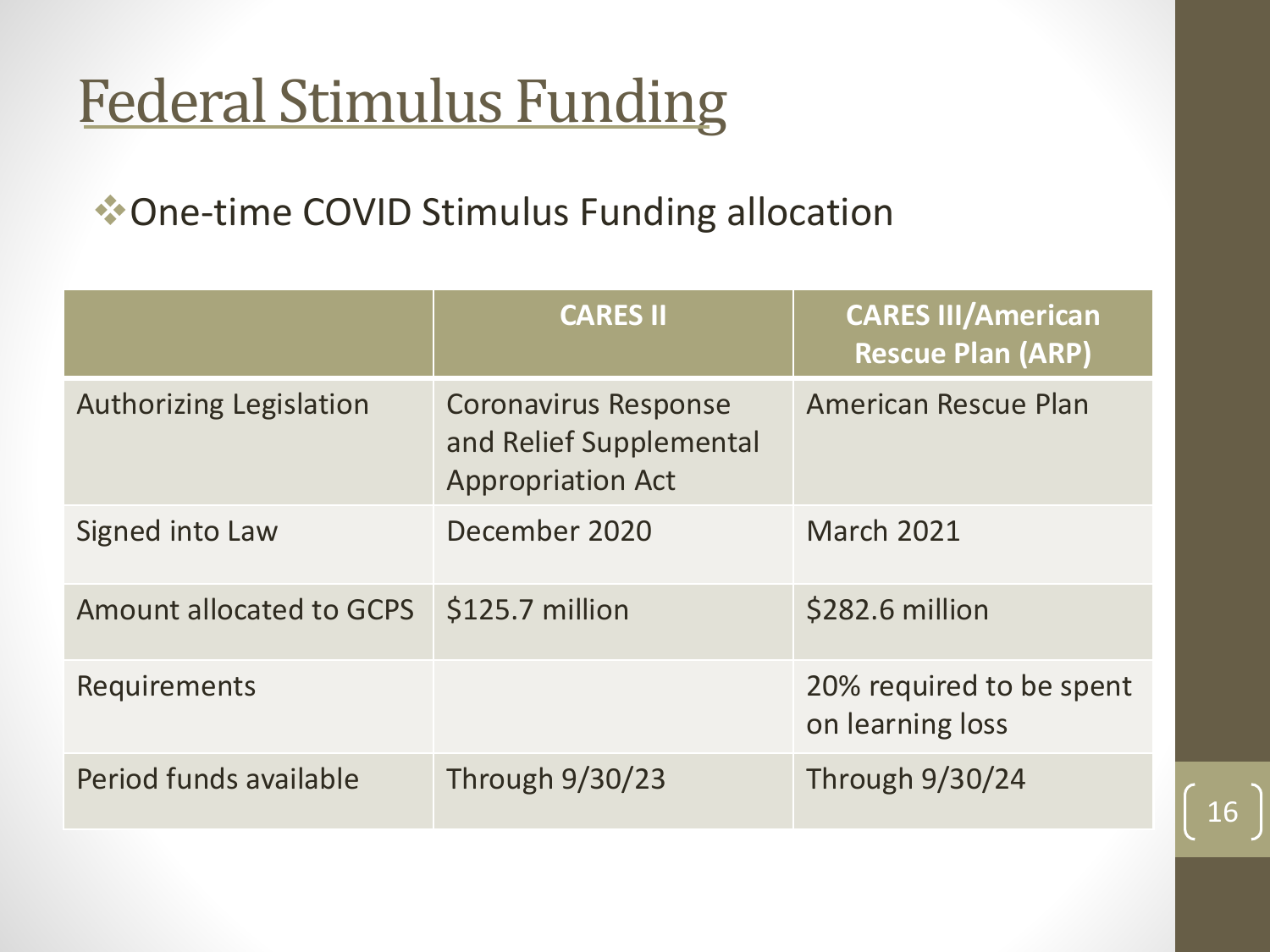## Federal Stimulus Funding

#### ❖Funding Summary

| <b>Fiscal Year</b>                | <b>CARES II</b> | <b>CARES III/ARP</b> |
|-----------------------------------|-----------------|----------------------|
| <b>Award Amount</b>               | \$125,744,729   | \$282,608,190        |
| <b>Expenses</b>                   |                 |                      |
| <b>Amount Spent FY21</b>          | \$2,754,463     | \$14,610,548         |
| Amount Spent FY22 (through 12/21) | \$42,679,050    | \$38,653,677         |
| <b>Total Spent to date</b>        | \$45,433,513    | \$53,264,225         |
|                                   |                 |                      |
| <b>Remaining Balance</b>          | \$80,311,216    | \$229,343,965        |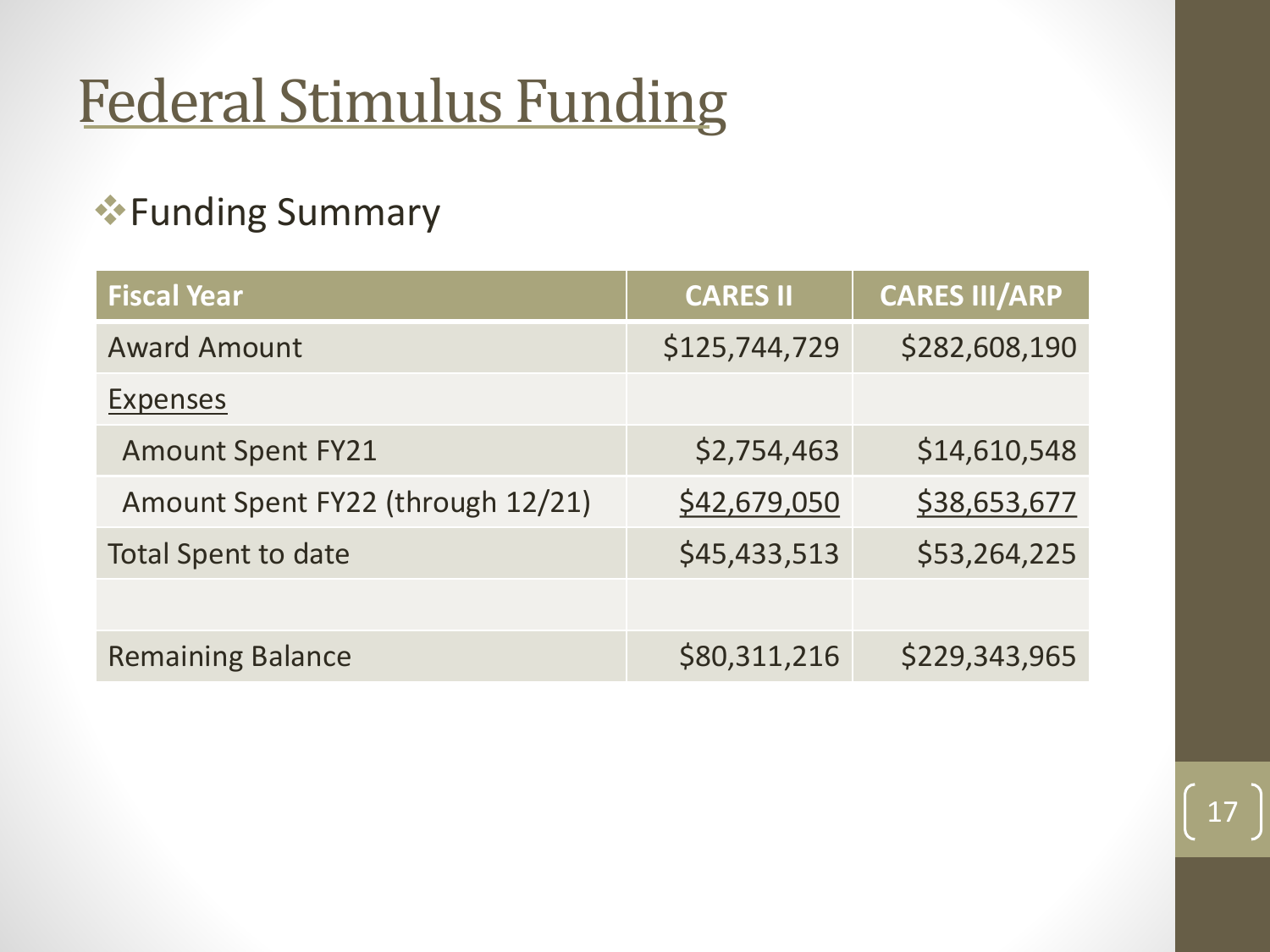## Federal Stimulus Funding

#### ❖Funding Initiatives

| <b>CARES II</b>                                                 | <b>CARES III/ARP</b>                                                  |
|-----------------------------------------------------------------|-----------------------------------------------------------------------|
| <b>Digital Learning Model</b>                                   | Summer Support, Enrichment &<br>Acceleration                          |
| Technology - Chromebooks                                        | <b>19 Social Workers</b>                                              |
| <b>Teacher Recruitment &amp; Retention</b><br><b>Incentives</b> | Development of SEL Department / SEL<br><b>Resources</b>               |
| SEL Digital Library & Other<br>materials/supplies               | Recruitment programs for critical<br>areas (incl. Residency programs) |
| PPE / Bottle fillers / Air filters                              | <b>Tutoring Services / Saturday</b><br>Intervention                   |
| <b>Extended Family Leave (FFCRA)</b>                            | Early Learning / Early Literacy                                       |
| <b>Staff Vaccine Incentives</b>                                 | Professional Development for<br><b>Teachers</b>                       |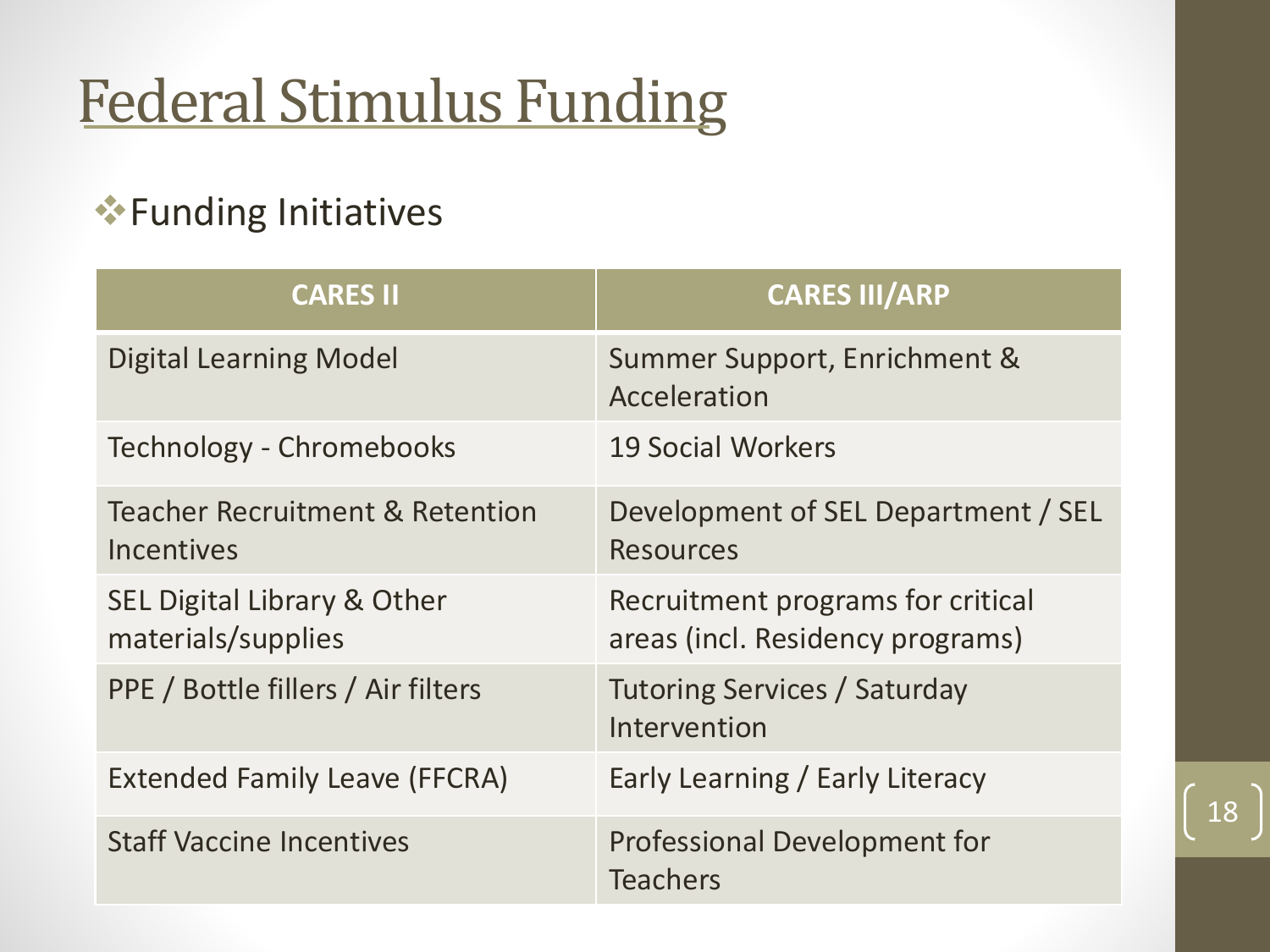#### CARES II/III FY 2023 Investments

❖Summer SEA programs - ~\$35.0 million

❖Full year pilot of general education pre-K program at eight schools - \$3.6 million

➢16 classrooms serving 256 students

❖Full year pilot of science of reading instructional materials at 20-25 elementary schools - ~\$8.0 million

❖Professional development for all K-3 teachers to build conceptual understanding of the science of reading and structured literacy components - ~\$3.0 million

❖Funding to add 18 college and career specialist roles, expanding support to all high schools - \$1.8 million

❖Additional funding for program initiatives and personnel centered around whole learner support - ~\$4.0 million

 $\triangleright$  Behavior specialist and social worker support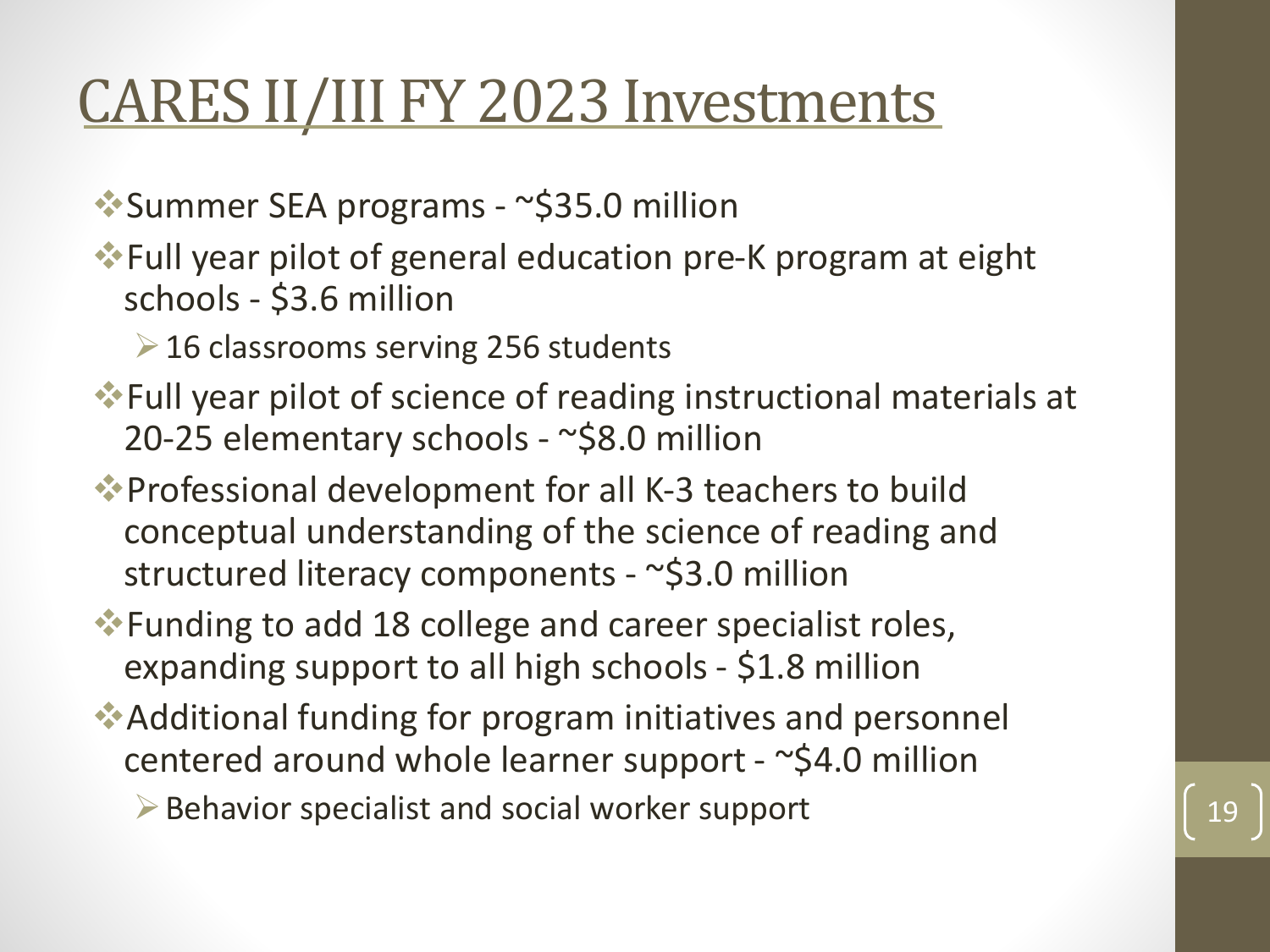# Trends and Indicators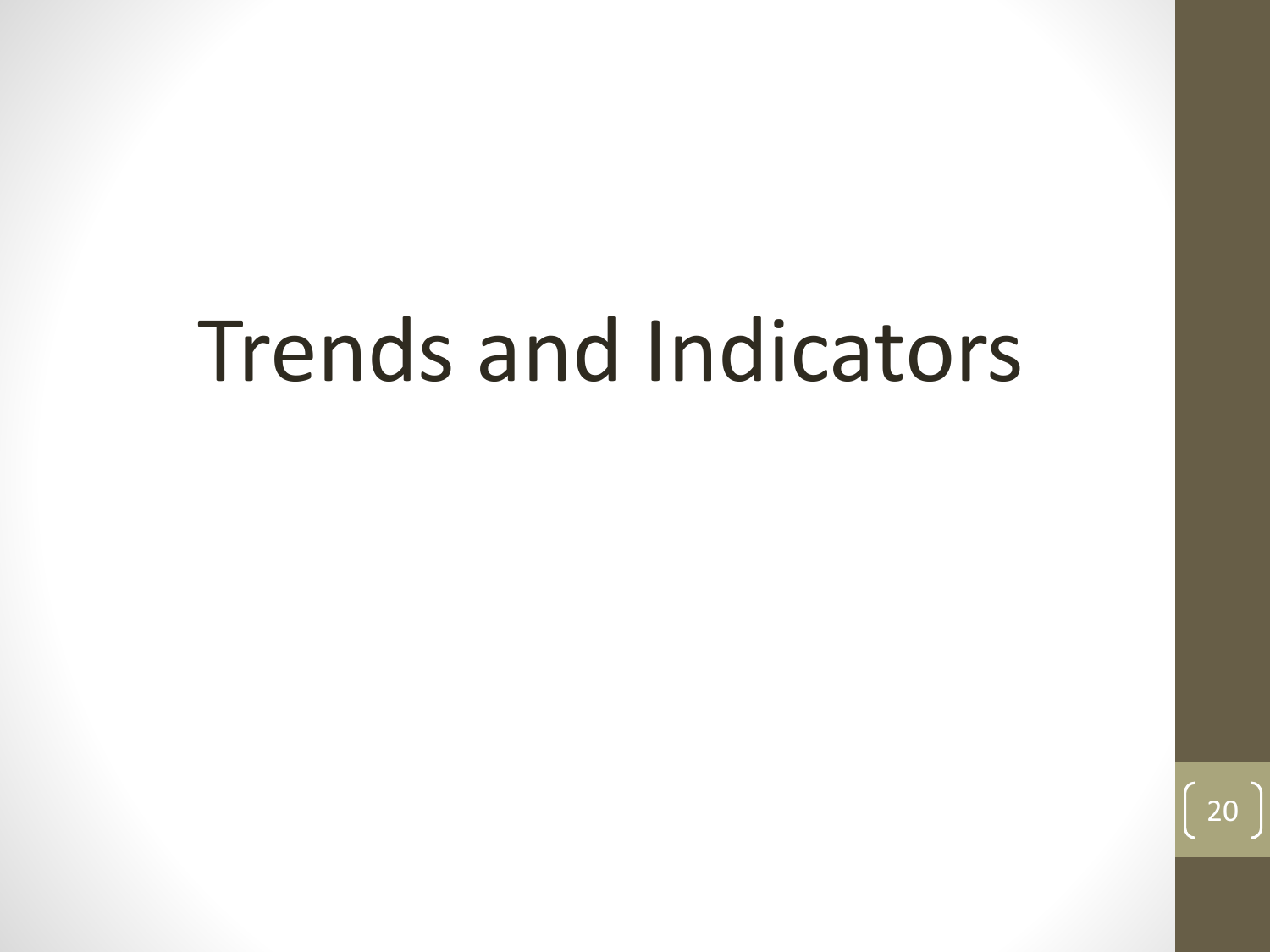#### Historical Tax Digest



| <b>Real Property</b> | 25,592.62 | 27,418.66 | 29,900.49 | 32,187.38 | 33,736.10 | 35,355.43 |
|----------------------|-----------|-----------|-----------|-----------|-----------|-----------|
| Personal Property    | 2,602.81  | 2,639.56  | 2,762.29  | 2,808.35  | 2,997.85  | 3,200.20  |
| Utility              | 468.51    | 475.24    | 487.26    | 494.74    | 515.21    | 536.07    |
| Mobile Home          | 8.64      | 8.28      | 9.19      | 10.24     | 10.45     | 10.65     |
| Digest (Excl MV)     | 28,672.58 | 30,541.74 | 33,159.23 | 35,500.71 | 37,259.61 | 39,102.35 |
| Motor Vehicle        | 679.28    | 493.49    | 386.74    | 305.35    | 243.40    | 205.60    |
| Net M & O            | 29,351.86 | 31,035.23 | 33,545.97 | 35,806.06 | 37,503.01 | 39,307.95 |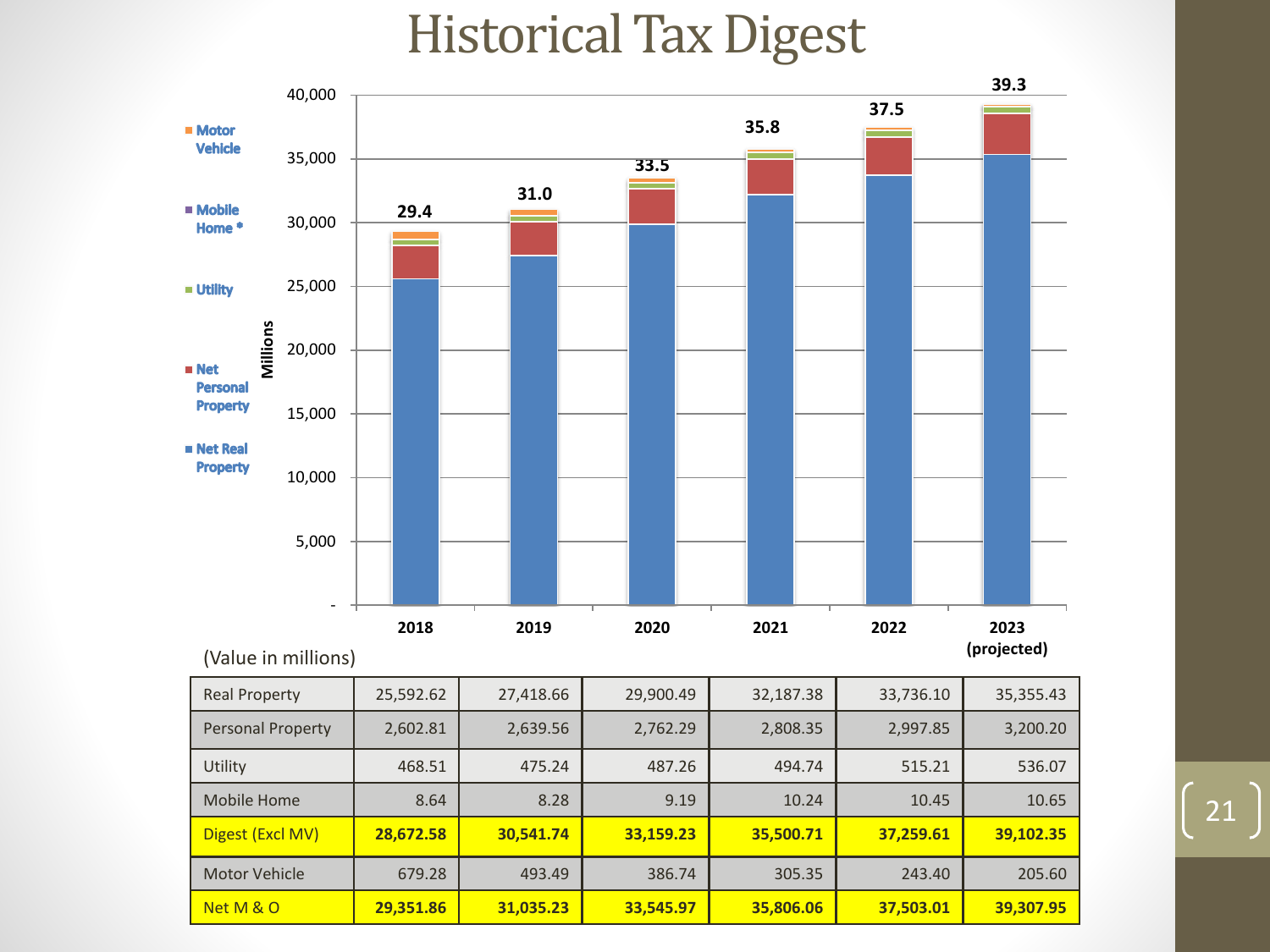#### Tax Digest - Homestead Exemption Trend

|                |                                             |                  |                | <b>Gwinnett County Public Schools</b> |                |                |                |  |  |  |  |
|----------------|---------------------------------------------|------------------|----------------|---------------------------------------|----------------|----------------|----------------|--|--|--|--|
|                | <b>Homestead Exemption Trend</b>            |                  |                |                                       |                |                |                |  |  |  |  |
|                | <b>M&amp;O Amount by Year</b>               |                  |                |                                       |                |                |                |  |  |  |  |
| <b>Type</b>    | <b>Homestead Exemptions</b>                 | 2021             | 2020           | 2019                                  | 2018           | 2017           | 2016           |  |  |  |  |
| L1             | <b>Disability Exemption</b>                 | 304,000.00       | 300,000        | 328,000                               | 352,000        | 404,000        | 412,000        |  |  |  |  |
| L3             | Seniors Exemption                           | 20,000.00        | 20,000         | 77,480                                | 77,480         | 210,440        | 182,760        |  |  |  |  |
| L5             | Senior School Exemption                     | 4,305,020,107.00 | 3,944,961,279  | 3,472,806,154                         | 2,952,221,907  | 2,618,298,057  | 2,349,750,742  |  |  |  |  |
| S <sub>1</sub> | Homestead Exemption                         | 502,974,256.00   | 502,296,000    | 505,313,200                           | 513,468,120    | 518,724,000    | 523,375,560    |  |  |  |  |
| S <sub>3</sub> | <b>Regular School Exemption</b>             | 7,600,000.00     | 8,450,000      | 9,600,000                             | 10,480,000     | 9,080,000      | 7,240,000      |  |  |  |  |
| S <sub>5</sub> | Disabled Veteran Exemption                  | 171,500,580.00   | 130,603,446    | 102,250,440                           | 79,055,510     | 62, 132, 105   | 45,714,444     |  |  |  |  |
|                |                                             |                  |                |                                       |                |                |                |  |  |  |  |
|                | <b>Total Homestead</b>                      | 4,987,418,943    | 4,586,630,725  | 4,090,375,274                         | 3,555,655,017  | 3,208,848,602  | 2,926,675,506  |  |  |  |  |
|                | Change from 2016 to 2021                    | 70.4%            | 56.7%          | 39.8%                                 | 21.5%          | 9.6%           | $0.0\%$        |  |  |  |  |
|                | % change over prior year                    | 8.7%             | 12.1%          | 15.0%                                 | 10.8%          | 9.6%           | 0.0%           |  |  |  |  |
|                |                                             |                  |                |                                       |                |                |                |  |  |  |  |
|                | <b>Net Tax Digest</b>                       | 37,503,005,049   | 35,670,253,627 | 33,545,973,472                        | 31,035,231,040 | 29,351,858,018 | 27,374,021,284 |  |  |  |  |
|                | Change from 2016 to 2021                    | 37.0%            | 30.3%          | 22.5%                                 | 13.4%          | 7.2%           | $0.0\%$        |  |  |  |  |
|                | % change over prior year                    | 5.1%             | 6.3%           | 8.1%                                  | 5.7%           | 7.2%           | 0.0%           |  |  |  |  |
|                | Source: Consolidated Tax Digest from County |                  |                |                                       |                |                |                |  |  |  |  |
|                |                                             |                  |                |                                       |                |                |                |  |  |  |  |

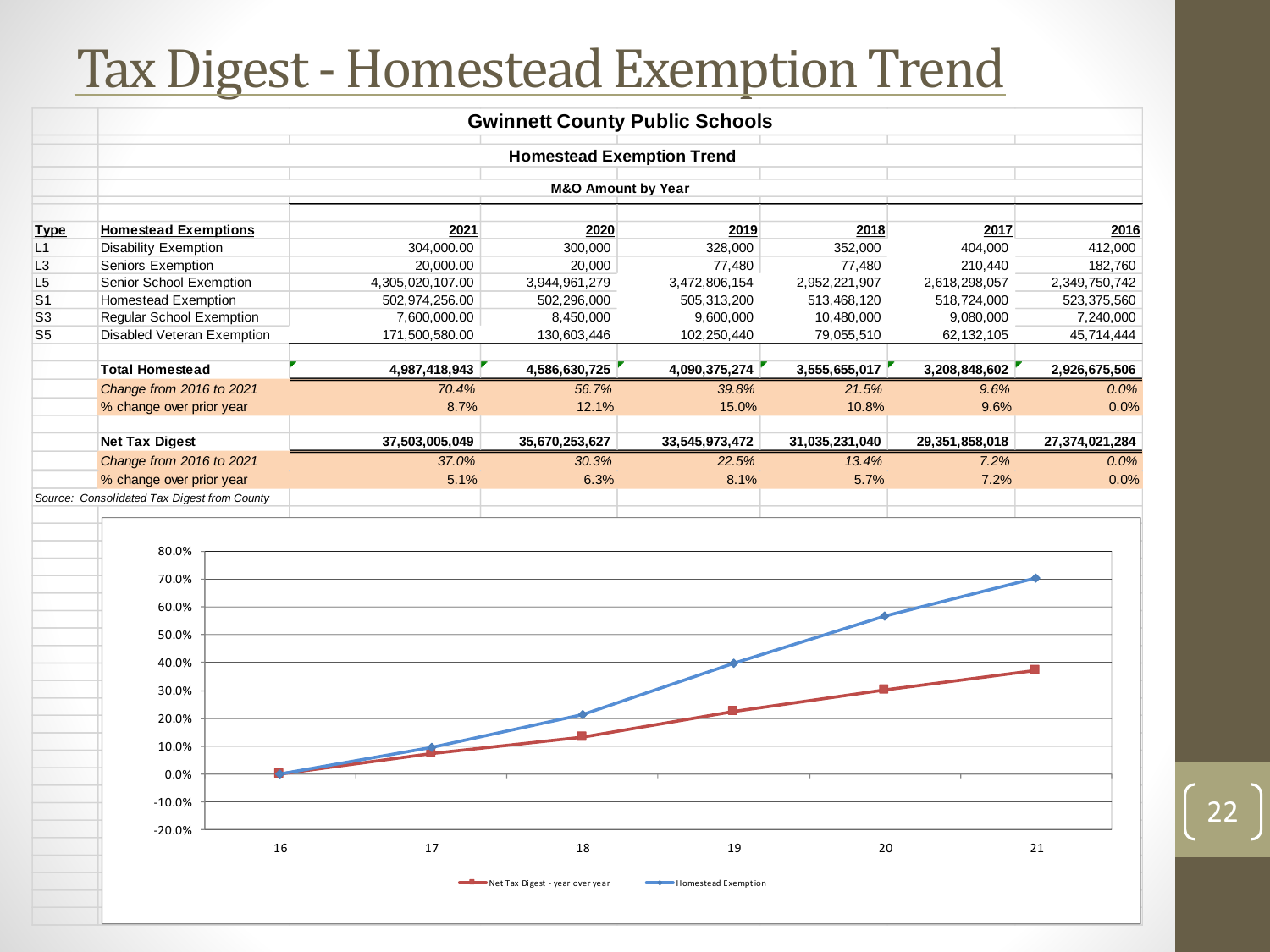# QBE Funding Summary

| <b>Description</b>               | <b>FY22 Budget</b> | <b>Change</b>     | <b>FY23 Budget</b> |
|----------------------------------|--------------------|-------------------|--------------------|
| <b>FTE Formula Earnings</b>      | \$772,338,896      | \$49,927,116      | \$822,266,012      |
| <b>Training &amp; Experience</b> | \$266,450,359      | \$5,072,884       | \$271,523,243      |
| <b>Health Insurance</b>          | \$117,607,140      | \$2,800,000       | \$120,407,140      |
| Subtotal                         | \$1,156,396,395    | \$57,800000       | \$1,214,196,395    |
| <b>Local Five Mills</b>          | (5186, 834, 710)   | ( \$16, 164, 473) | (5202, 999, 183)   |
| <b>QBE Formula Earnings</b>      | \$969,561,685      | \$41,635,527      | \$1,011,197,212    |
|                                  |                    |                   |                    |
| <b>Equalization Funding</b>      | \$84,586,097       | (549, 967, 137)   | \$34,618,960       |
| <b>Pupil Transportation</b>      | \$5,777,850        |                   | \$5,777,850        |
| <b>Nursing Services</b>          | \$3,683,899        |                   | \$3,683,899        |
| <b>Austerity Reduction</b>       | (540, 478, 291)    | \$40,478,291      | $\underline{0}$    |
| <b>TOTAL STATE QBE FUNDING</b>   | \$1,023,131,240    | \$32,146,681      | \$1,055,277,921    |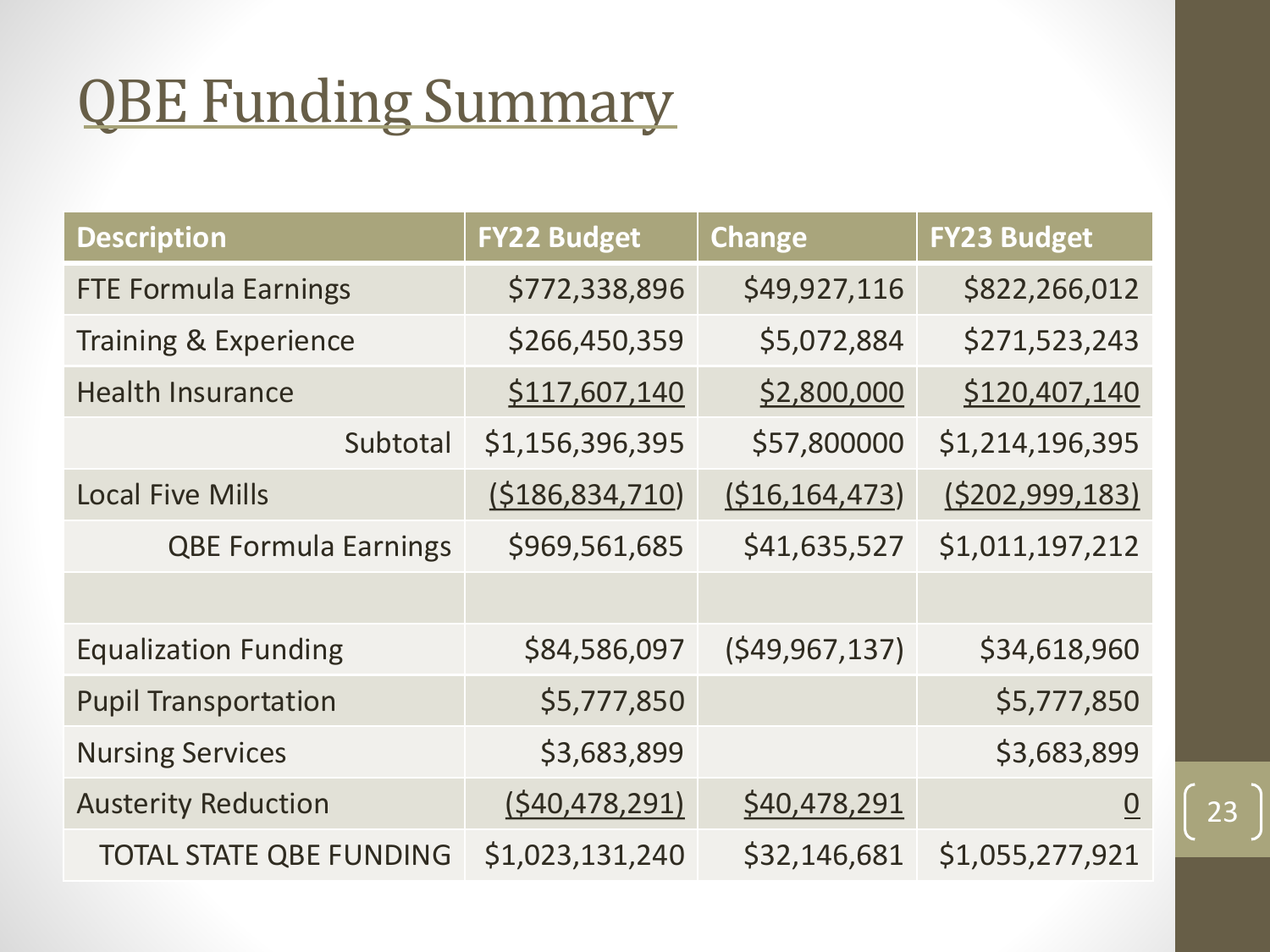### FTE Formula Earnings

❖QBE = Quality Basic Education Act

➢State pays each system an amount of money for each student based on QBE "foundation formula"

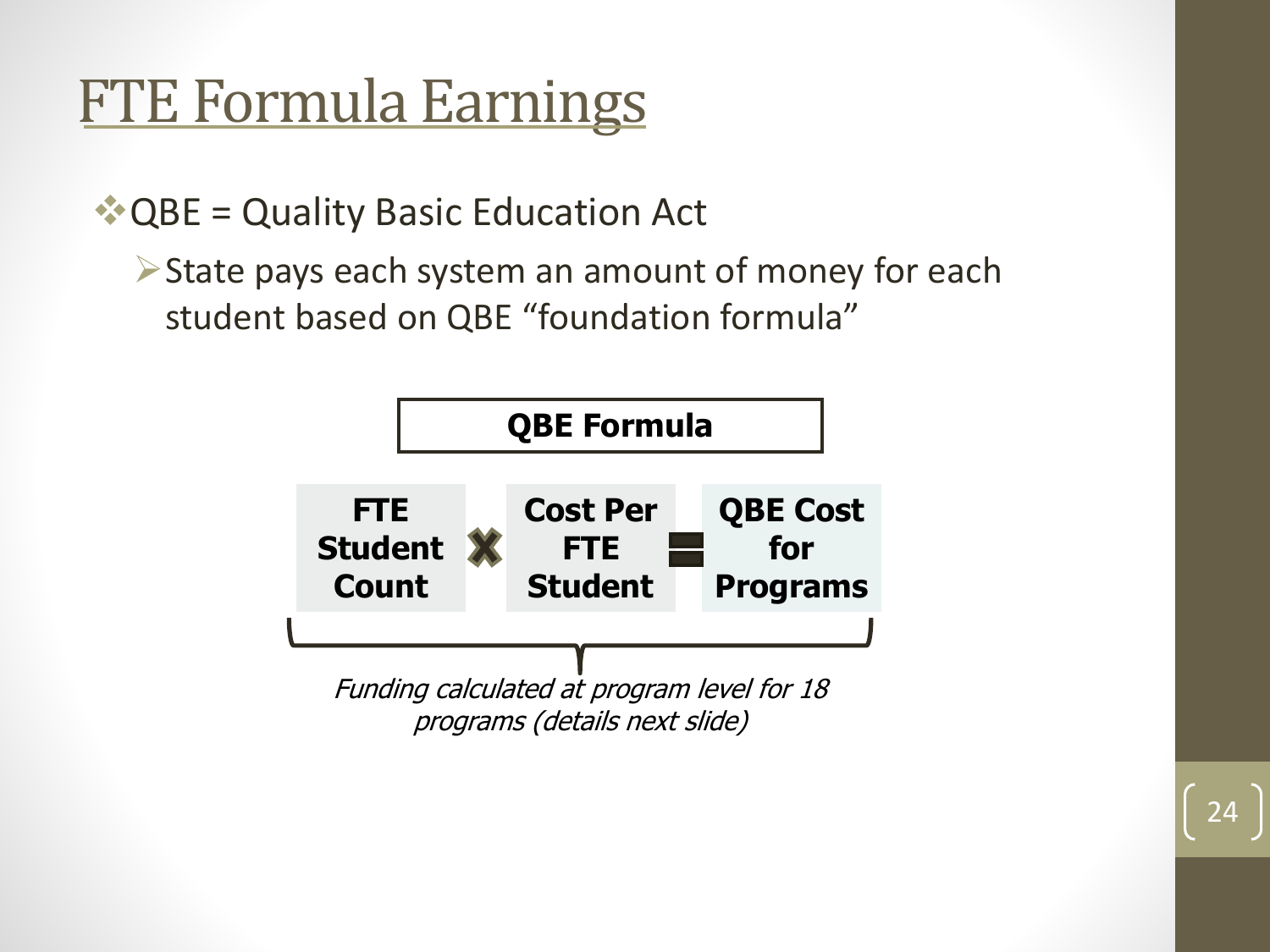# FTE Formula Earnings - Funding Weights

#### **QBE funding weights for FY23 (projected)**

| Program        | <b>Weight</b> | Program               | Weight      |
|----------------|---------------|-----------------------|-------------|
| Kindergarten   | \$4,856.98    | Spec Ed - Cat I       | \$7,007.60  |
| $K - EIP$      | \$6,009.66    | Spec Ed - Cat 2       | \$8,261.56  |
| Grades 1-3     | \$3,755.30    | Spec Ed - Cat 3       | \$10,528.92 |
| Grades 1-3 EIP | \$5,280.89    | Spec Ed - Cat 4       | \$17,086.84 |
| Grades 4-5     | \$3,010.19    | Spec Ed - Cat 5       | \$7,181.06  |
| Grades 4-5 EIP | \$5,265.41    | Gifted                | \$4,878.38  |
| Grades 6-8     | \$2,989.31    | Remedial              | \$3,940.32  |
| Grades 9-12    | \$2,895.09    | <b>Alternative Ed</b> | \$4,321.80  |
| <b>CTAE</b>    | \$3,419.79    | <b>ESOL</b>           | \$7,532.74  |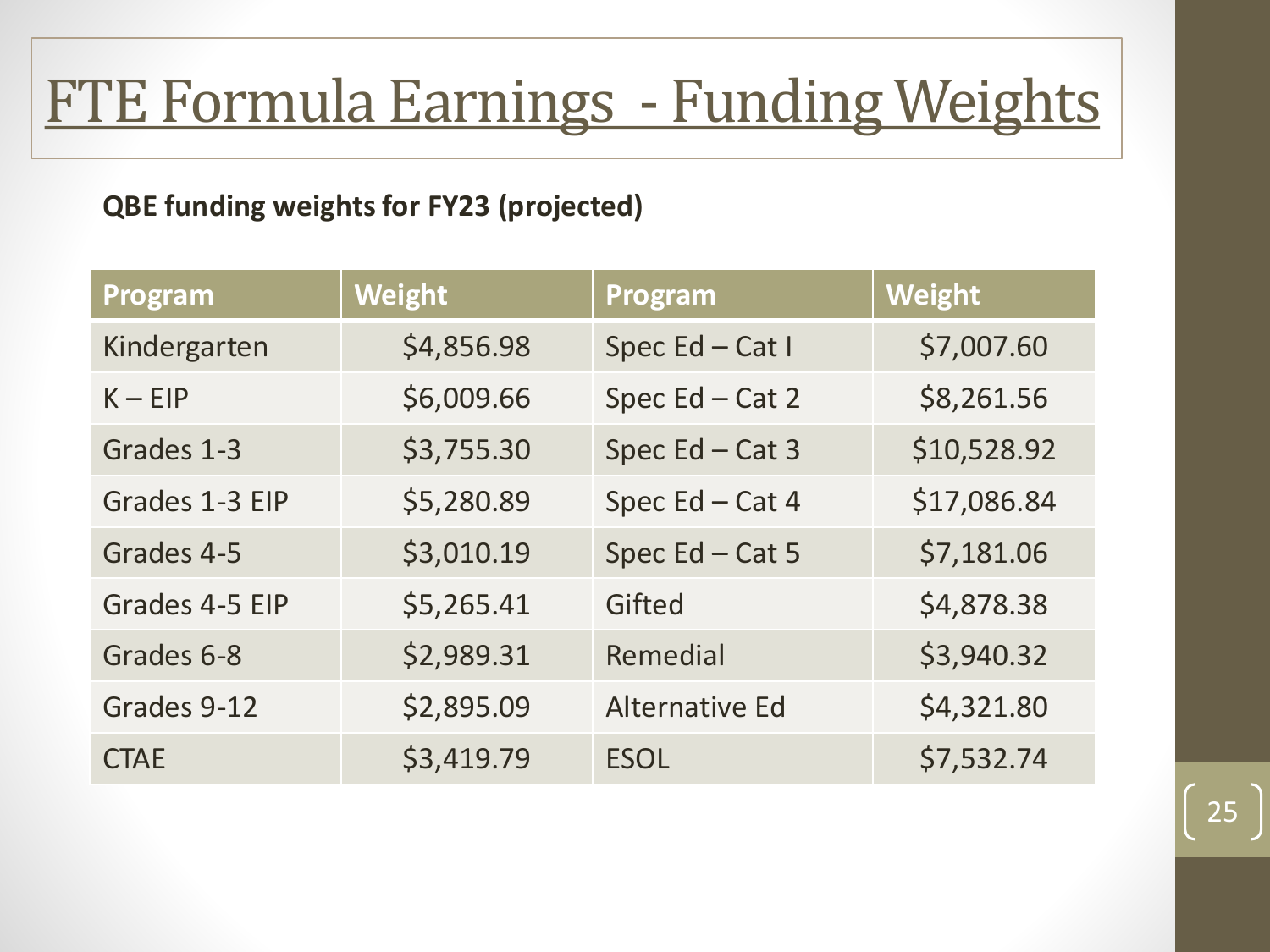### Training & Experience / Health Ins.

❖T & E

- $\triangleright$  QBE Formula Initially assumes all teachers are beginning teachers
- ➢Actual teacher salary varies based on years of experience and degree
- $\triangleright$  Adjustments to reflect actual state salary
- $\ge$  \$271.5 M for GCPS

#### **❖ Health Insurance**

- ➢State funds Health Insurance for certificated employees who have elected coverage
- $\triangleright$  \$120.4 M for GCPS

❖Funding for each determined based on October FTE count 26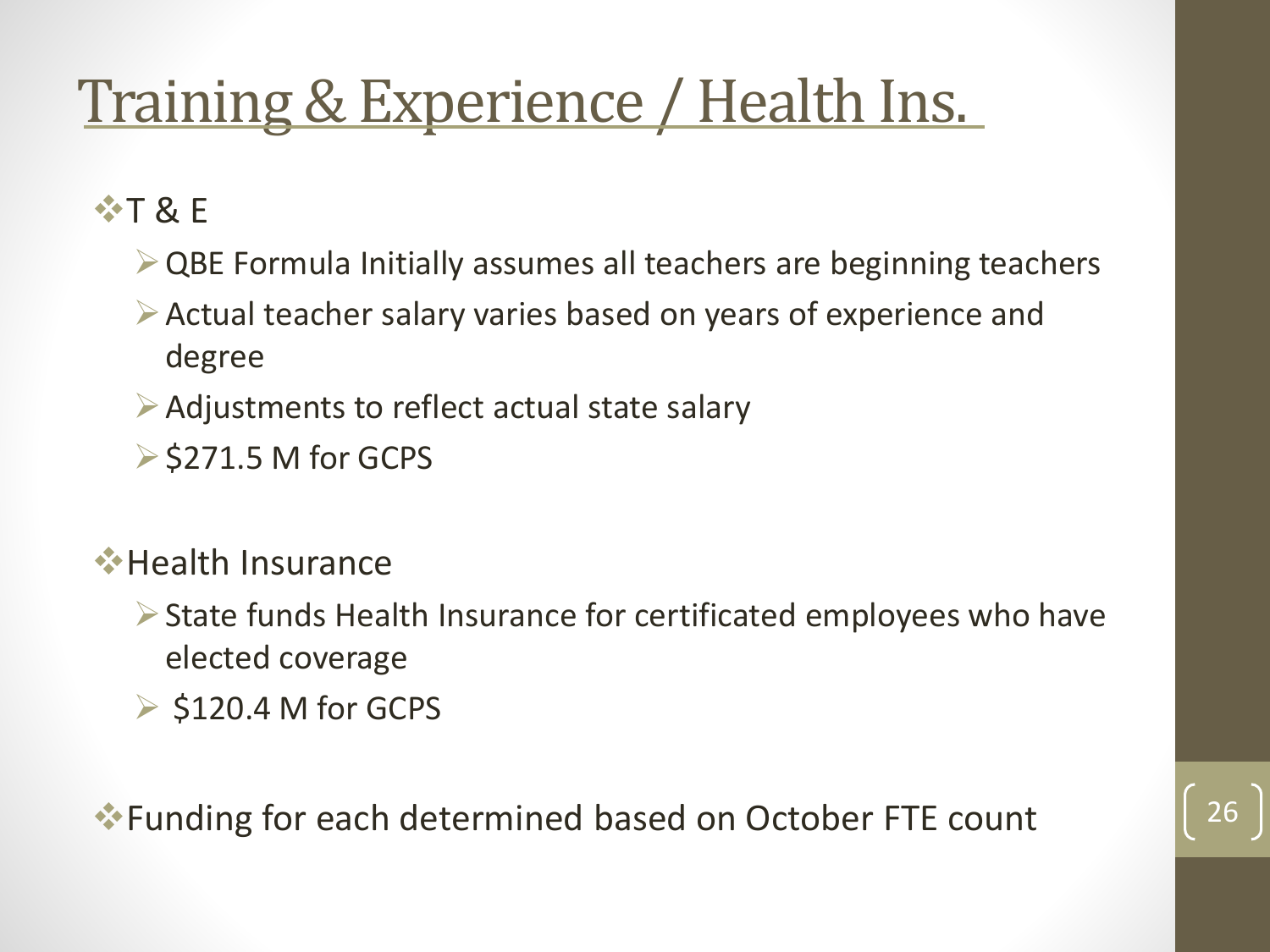#### State Teacher Salary Schedule

|                          | <b>Salary Scale for FY23</b> |                               |                |                |                |                          |                 |                |                |          |          |
|--------------------------|------------------------------|-------------------------------|----------------|----------------|----------------|--------------------------|-----------------|----------------|----------------|----------|----------|
|                          | <b>B4</b>                    | <b>B5</b>                     | <b>B6</b>      | <b>B7</b>      | T1             | T <sub>2</sub>           | 玝               | T <sub>5</sub> | T <sub>6</sub> | T7       |          |
| E, 0, 1, 2               | \$35,217                     | \$39,308                      | \$44,754       | \$50,183       | \$35,217       | \$36,154                 | \$37,092        | \$42,206       | \$47,303       | \$52,176 |          |
| 3                        | \$35,217                     | \$40,397                      | \$46,007       | \$51,598       | \$36,184       | \$37,149                 | <b>\$30,115</b> | \$43,382       | \$48,632       | \$53,651 |          |
| $\overline{\mathcal{L}}$ | \$35,217                     | \$41,519                      | \$47,297       | \$53,056       | \$37,180       | \$38,173                 | \$39,168        | \$44,593       | \$50,001       | \$55,171 |          |
| $\sqrt{5}$               | \$35,217                     | \$42,675                      | \$48,626       | \$54,558       | \$38,205       | \$39,228                 | \$40,253        | \$45,841       | \$51,411       | \$56,736 |          |
| $\,6$                    | \$35,217                     | \$44,262                      | \$50,451       | \$56,620       | \$39,261       | \$40,315                 | \$41,743        | \$47,555       | \$53,347       | \$58,885 |          |
| $\overline{7}$           | \$35,217                     | \$45,500                      | \$51,875       | \$58,229       | \$40,349       | \$41,434                 | \$42,905        | \$48,892       | \$54,857       | \$60,562 |          |
| 8                        | \$35,217                     | \$47,413                      | \$54,074       | \$60,714       | \$41,469       | \$42,587                 | \$44,701        | \$50,957       | \$57,191       | \$63,152 |          |
| 9,10                     | \$35,217                     | \$48,745                      | \$55,606       | \$62,445       | \$42,623       | \$43,775                 | \$45,952        | \$52,396       | \$58,817       | \$64,957 |          |
| 11,12                    | \$35,217                     | \$50,117                      | \$57,184       | \$64,228       | \$43,812       | \$44,998                 | \$47,241        | \$53,878       | \$60,492       | \$66,816 |          |
| 13,14                    | \$35,217                     | \$51,531                      | \$58,810       | \$66,065       | \$45,036       | \$46,258                 | \$48,568        | \$55,404       | \$62,217       | \$68,730 |          |
| 15,16                    | \$35,217                     | \$52,987                      | \$60,484       | \$67,957       | \$46,297       | \$47,556                 | \$49,935        | \$56,976       | \$63,994       | \$70,702 |          |
| 17,18                    | \$35,217                     | \$54,487                      | \$62,209       | \$69,906       | \$47,596       | \$48,893                 | \$51,343        | \$58,595       | \$65,824       | \$72,733 |          |
| 19,20                    | \$35,217                     | \$56,032                      | \$63,985       | \$71,913       | \$48,934       | \$50,270                 | \$52,793        | \$60,263       | \$67,709       | \$74,825 |          |
| $21 +$                   | \$35,217                     | \$57,623                      | \$65,815       | \$73,980       | \$50,312       | \$51,688                 | \$54,287        | \$6,981        | \$69,650       | \$76,980 |          |
|                          |                              |                               |                |                |                |                          |                 |                |                |          |          |
|                          |                              | <b>Teachers (from CP003B)</b> |                |                |                |                          |                 |                |                |          |          |
|                          | <b>B4</b>                    | <b>B5</b>                     | <b>B6</b>      | <b>B7</b>      | T1             | T <sub>2</sub>           | T <sub>4</sub>  | T <sub>5</sub> | T <sub>6</sub> | T7       |          |
| E, 0, 1, 2               | 166.84                       | 63.33                         | 3.00           | 6.00           | $\blacksquare$ | ÷                        | 253.36          | 18.50          | 14.00          | 3.00     | 678.03   |
| 3                        | 91.25                        | 50.80                         | 5.50           | 1.00           | $\blacksquare$ | 1.00                     | 273.46          | 13.48          | 10.00          | 3.00     | 579.49   |
| 4                        | 50.32                        | 22.50                         | 2.00           | $\frac{1}{2}$  | 0.50           | 0.50                     | 470.59          | 33.38          | 18.72          | 4.00     | 952.51   |
| 5                        | 8.70                         | 3.00                          | $\frac{1}{2}$  | $\sim$         | $\blacksquare$ | 2.00                     | 185.71          | 23.60          | 20.00          | 5.80     | 448.81   |
| $\overline{6}$           | 3.00                         | 1.50                          | $\blacksquare$ | 1.00           | $\blacksquare$ | $\blacksquare$           | 83.35           | 15.20          | 12.50          | 2.00     | 208.55   |
| $\overline{7}$           | 8.00                         | 4.00                          | $\sim$         | $\blacksquare$ | 1.00           | $\overline{\phantom{a}}$ | 249.00          | 37.50          | 38.50          | 10.00    | 648.00   |
| 8                        | 4.50                         | 1.50                          | $\blacksquare$ | $\blacksquare$ | 0.50           | 1.00                     | 179.00          | 26.60          | 49.60          | 2.00     | 504.70   |
| 9,10                     | 4.00                         | 2.00                          | $\sim$         | $\blacksquare$ | $\blacksquare$ | 1.00                     | 309.76          | 52.67          | 133.70         | 18.00    | 1,031.13 |
| 11,12                    | $\frac{1}{2}$                | 2.50                          | ÷.             | ÷.             | $\blacksquare$ | $\mathbf{u}$             | 161.45          | 46.55          | 137.25         | 25.70    | 753.45   |
| 13,14                    | $\blacksquare$               | 1.00                          | $\blacksquare$ | 1.00           | $\blacksquare$ | 1.00                     | 121.49          | 47.80          | 148.10         | 19.50    | 709.89   |
| 15,16                    | 2.00                         | 1.00                          | $\blacksquare$ | $\blacksquare$ | 1.00           |                          | 157.88          | 483.24         | 267.68         | 42.50    | 955.30   |
| 17,18                    |                              | 1.00                          | $\blacksquare$ | $\blacksquare$ | $\blacksquare$ | 0.50                     | 134.50          | 425.45         | 303.19         | 52.50    | 917.14   |
| 19,20                    | 2.00                         | a.                            | ÷.             | $\blacksquare$ | $\blacksquare$ |                          | 122.17          | 382.39         | 259.96         | 65.00    | 831.52   |
| $21 +$                   | 1.50                         | 1.87                          | 1.00           | $\sim$         | 0.50           | 1.00                     | 393.54          | 1,277.16       | 1,330.91       | 343.00   | 3,350.48 |
|                          |                              |                               |                |                |                |                          |                 |                |                |          |          |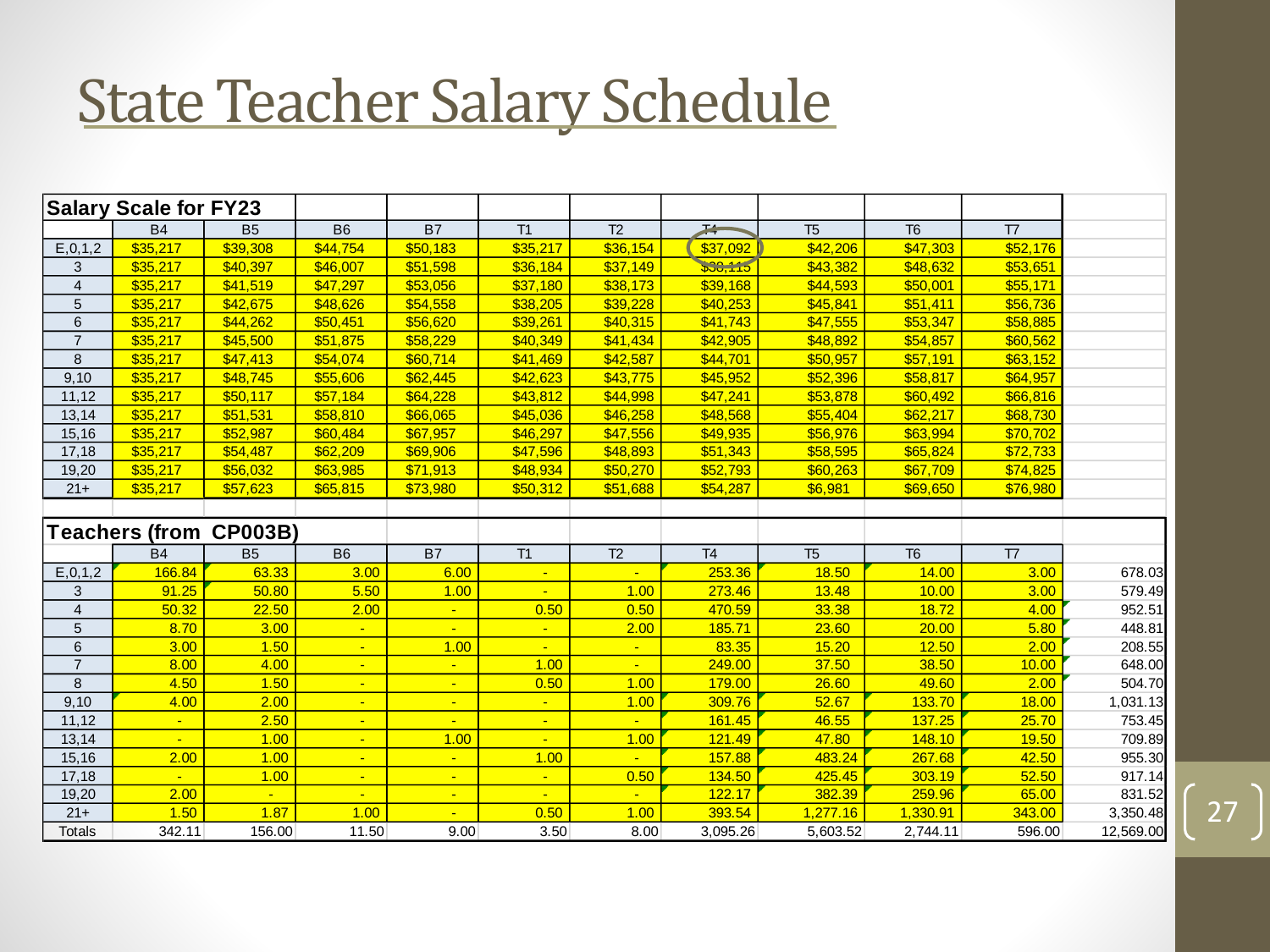### Local 5 Mill-Share

#### ❖Local 5 Mill-Share

➢Subtracted from a school district's earnings is the requirement of a "Local Five-Mill Share" – or cost of participating in the State QBE funding formula

➢Five mills of tax on the "Equalized Adjusted Property Tax Digest"

| <b>Fiscal Year</b> | <b>Local Five Mill Buy-In</b> |
|--------------------|-------------------------------|
| FY23 (projected)   | (5202, 999, 183)              |
| <b>FY22</b>        | ( \$186, 834, 710)            |
| <b>FY21</b>        | (5178, 432, 183)              |
| <b>FY20</b>        | (\$166,762,120)               |
| <b>FY19</b>        | (\$156,020,901)               |
| <b>FY18</b>        | ( \$146, 506, 338)            |
| <b>FY17</b>        | ( \$141, 858, 523)            |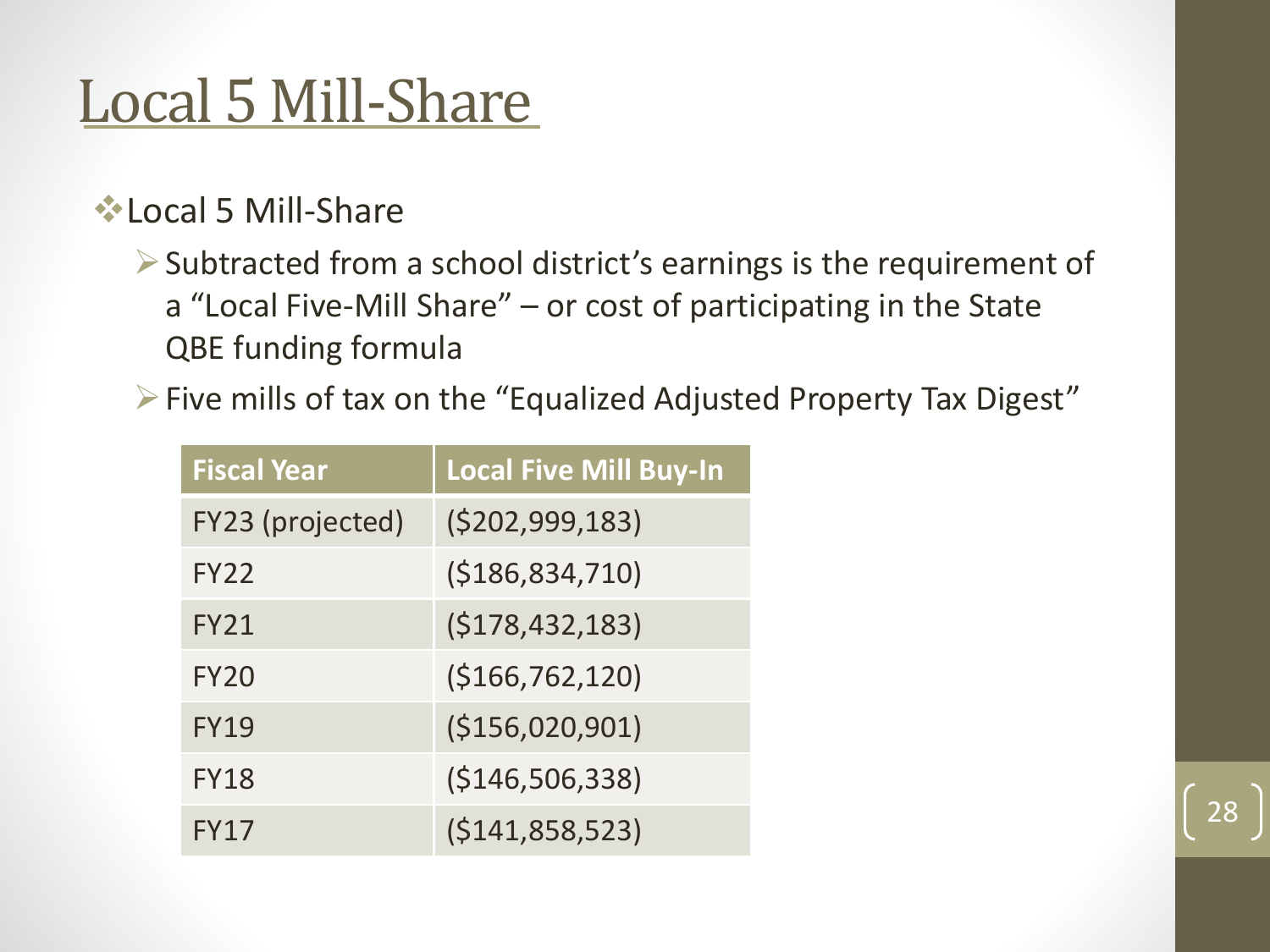#### **Equalization**

#### ❖Equalization Earnings

- $\triangleright$  Additional state funds earned by school districts above the core QBE formula earnings
- ➢Intended to narrow gap between school systems in terms of property tax "wealth per student"
- ➢Funding to districts which are below state-wide average

| <b>Fiscal Year</b> | <b>State Amount</b> | <b>GCPS Amount</b> | <b>GCPS Rank</b> |
|--------------------|---------------------|--------------------|------------------|
| <b>FY23</b>        | \$633.6 M           | \$34.6 M           | 72               |
| <b>FY22</b>        | \$797.8 M           | \$84.6 M           | 74               |
| <b>FY21</b>        | \$725.2 M           | \$90.7 M           | 80               |
| <b>FY20</b>        | \$693.4 M           | \$86.4 M           | 85               |
| <b>FY19</b>        | \$615.3 M           | \$82.0 M           | 90               |
| <b>FY18</b>        | \$584.6 M           | \$82.8 M           | 92               |
| <b>FY17</b>        | \$498.7 M           | \$69.4 M           | 95               |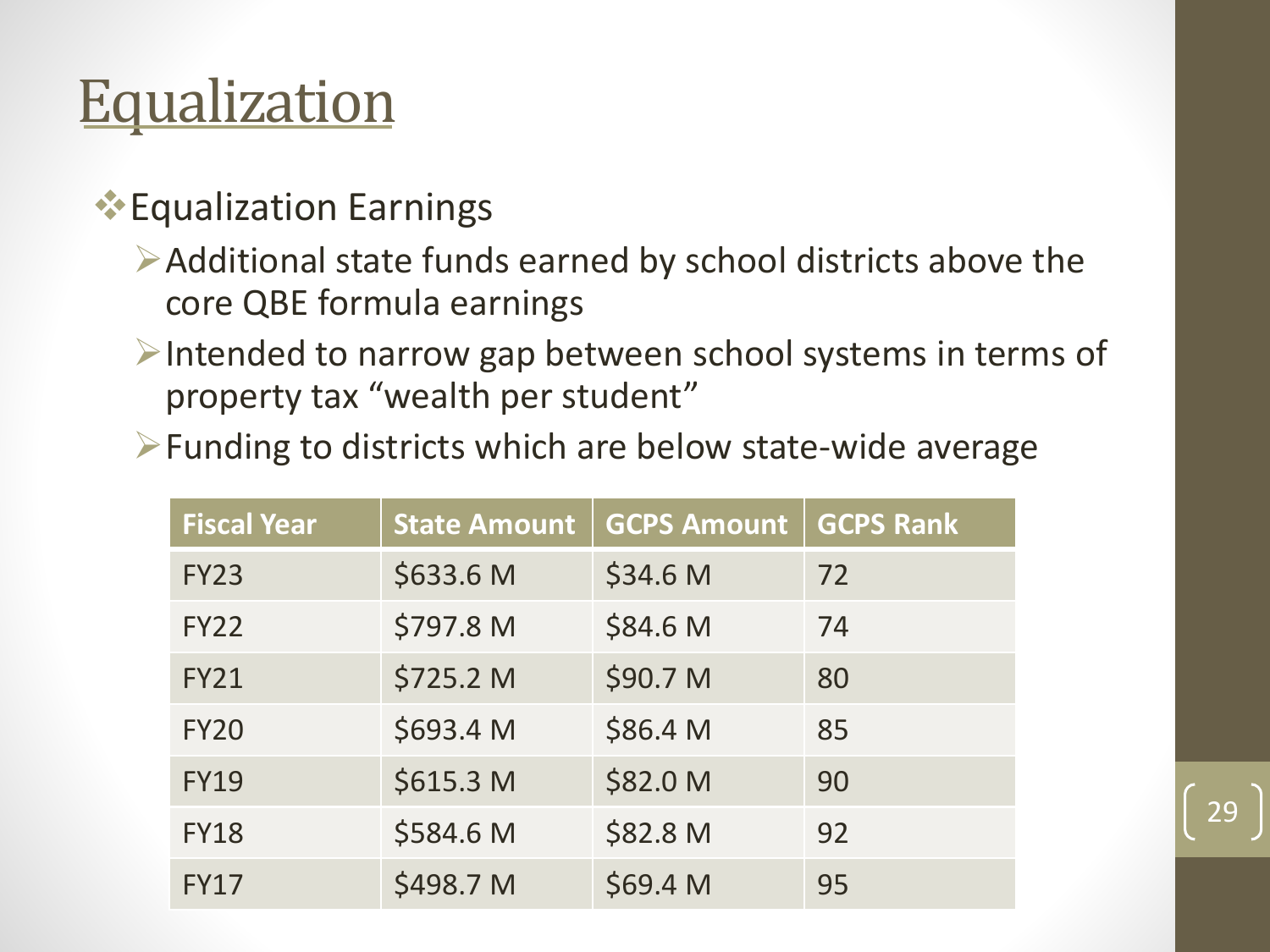#### Austerity Impact

❖Reduction from State QBE formula earnings

- ➢Began in 2003
- $\triangleright$  In place during 18 of past 20 years
- ➢GCPS austerity for 18 years = \$983 M

|     | <b>Gwinnett County Public Schools</b> |            |             |                                    |                                  |                    |                                 |                    |               |            |
|-----|---------------------------------------|------------|-------------|------------------------------------|----------------------------------|--------------------|---------------------------------|--------------------|---------------|------------|
|     | Impact on District Fundiing           |            |             |                                    |                                  |                    |                                 |                    |               |            |
|     |                                       |            |             |                                    |                                  |                    |                                 |                    |               |            |
|     |                                       |            |             |                                    |                                  |                    |                                 |                    | Local Propery |            |
|     | Fiscal                                | Step       |             |                                    | <b>State Austerity Reduction</b> |                    | <b>GCPS Austerity Reduction</b> |                    | Tax Digest    |            |
| Row | Year                                  | Increase   | <b>COLA</b> | Funding Source for COLA            | Initial                          | Midterm            | Initial                         | Midterm            | Change        | Enrollment |
|     | 10                                    | Yes        | No          |                                    | ( \$1,355,168,599)               | ( \$1,355,168,599) | ( \$132, 737, 643)              | ( \$132, 737, 643) | (2.67%)       | 159,298    |
| 2   | 11                                    | No.        | No          |                                    | ( \$1,089,521,696)               | ( \$1,089,521,696) | ( \$107, 906, 576)              | ( \$107, 906, 576) | (10.22%)      | 160,744    |
| 3   | 12                                    | No         | No          |                                    | ( \$1,147,859,436)               | ( \$1,147,859,436) | ( \$113, 869, 944)              | ( \$113, 869, 944) | (7.74%)       | 162,370    |
|     | 13                                    | No.        | No          |                                    | ( \$1,143,762,797)               | ( \$1,143,762,797) | ( \$113, 310, 104)              | ( \$113, 310, 104) | (5.50%)       | 164,977    |
| 5   | 14                                    | No         | No          |                                    | ( \$1,061,127,407)               | ( \$1,061,127,407) | ( \$107,045,954)                | ( \$107,045,954)   | (2.08%)       | 169,150    |
| 6   | 15                                    | <b>Yes</b> | 2.00%       | <b>State decrease in Austerity</b> | (5746, 769, 852)                 | (5746, 769, 852)   | ( \$76, 823, 626)               | (576, 823, 626)    | 8.65%         | 173,246    |
|     | 16                                    | Yes        | 2.50%       | <b>State decrease in Austerity</b> | ( \$466, 769, 851]               | (5466, 769, 851)   | (548, 658, 493)                 | (548, 658, 493)    | 1.49%         | 176,052    |
| 8   | 17                                    | <b>Yes</b> | 2.00%       | <b>State decrease in Austerity</b> | ( \$167, 243, 775)               | ( \$167, 243, 775) | ( \$17,479,851]                 | ( \$17,479,851)    | 7.25%         | 178,214    |
| 9   | 18                                    | Yes        | 2.00%       | State teacher salary schedule      | ( \$166, 769, 847]               | ( \$166, 769, 847) | ( \$17,522,030)                 | ( \$17,522,030)    | 7.23%         | 179,286    |
| 10  | 19                                    | Yes        | 2.25%       | <b>State decrease in Austerity</b> | \$0                              | \$0                | \$0                             | \$0                | 5.74%         | 179,758    |
| 11  | 20                                    | Yes        | \$3,000     | State teacher salary schedule      | \$0                              | \$0                | \$0                             | \$0                | 8.09%         | 180,585    |
| 12  | 21                                    | Yes        | \$0         |                                    | $($ \$952,104,470) /             | ( \$382, 696, 496) | $( $100, 839, 747)$ /           | (540, 530, 223)    | 6.74%         | 177,401    |
| 13  | 22                                    | Yes        | \$2,000     | <b>Funded locally</b>              | $( $382, 696, 496)$ /            | \$0                | $(540, 530, 223)$ /             | \$0                |               | 179,581    |
| 14  | 23                                    | Yes        | \$2,000     | State teacher salary schedule      | \$0                              |                    | \$0                             |                    |               |            |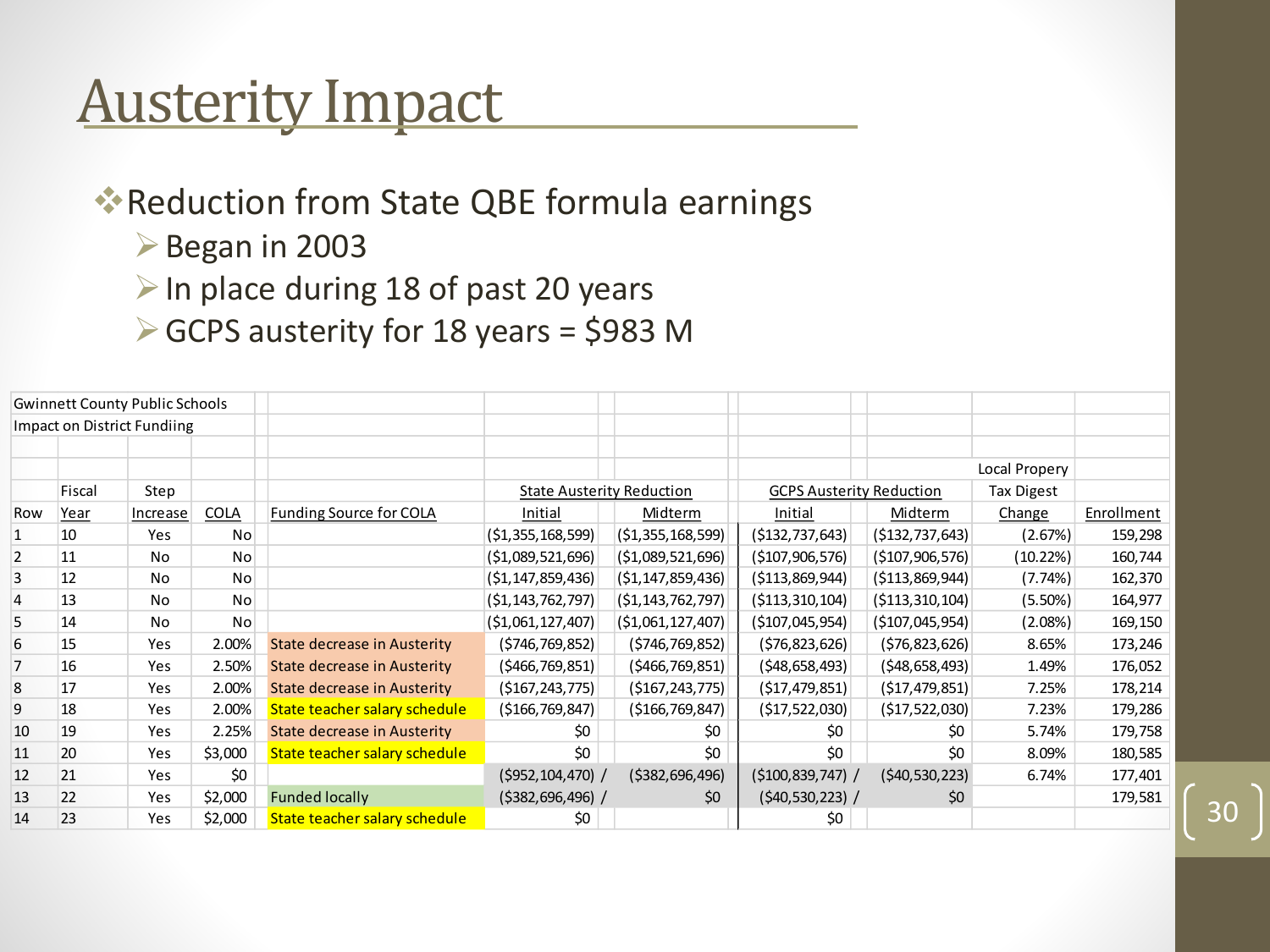#### Projected Ending Unassigned Fund Balance

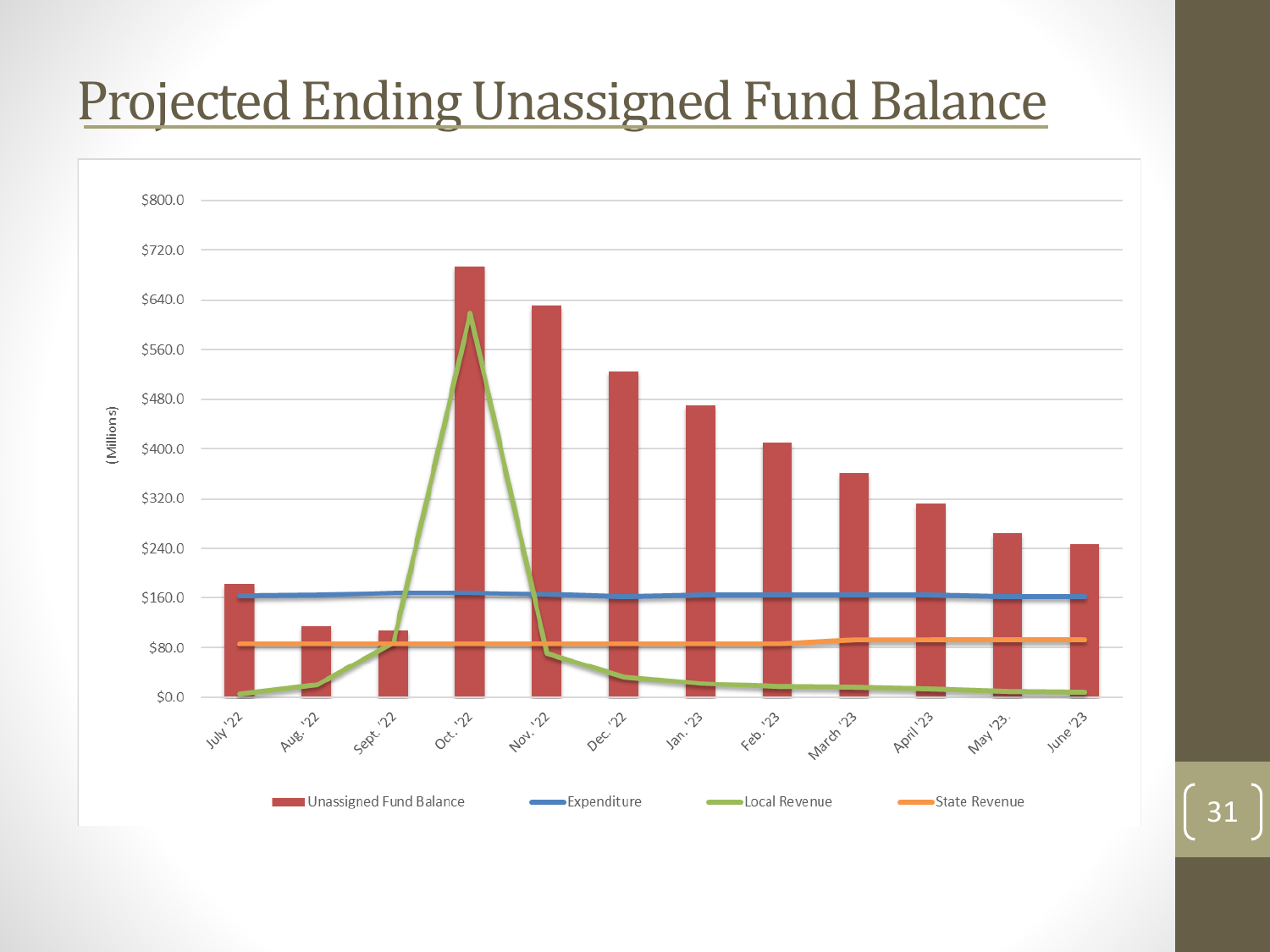### General Fund Balance - History

❖Maintaining a Healthy Fund Balance

| <b>Fiscal Year</b> | <b>Unassigned Fund</b><br><b>Balance</b> | <b>Assigned Fund Balance</b> | <b>Unassigned as</b><br>% of Expenses |
|--------------------|------------------------------------------|------------------------------|---------------------------------------|
| 2019               | \$219,088,265                            | \$97,000,000                 | 13.02%                                |
| 2020               | \$237,039,952                            | \$170,000,000                | 13.57%                                |
| 2021               | \$237,722,167                            | \$185,000,000                | 13.57%                                |
| 2022 (est.)        | \$246,734,000                            | \$185,000,000                | 12.70%                                |
| 2023 (est.)        | \$246,734,000                            | \$185,000,000                | 12.48%                                |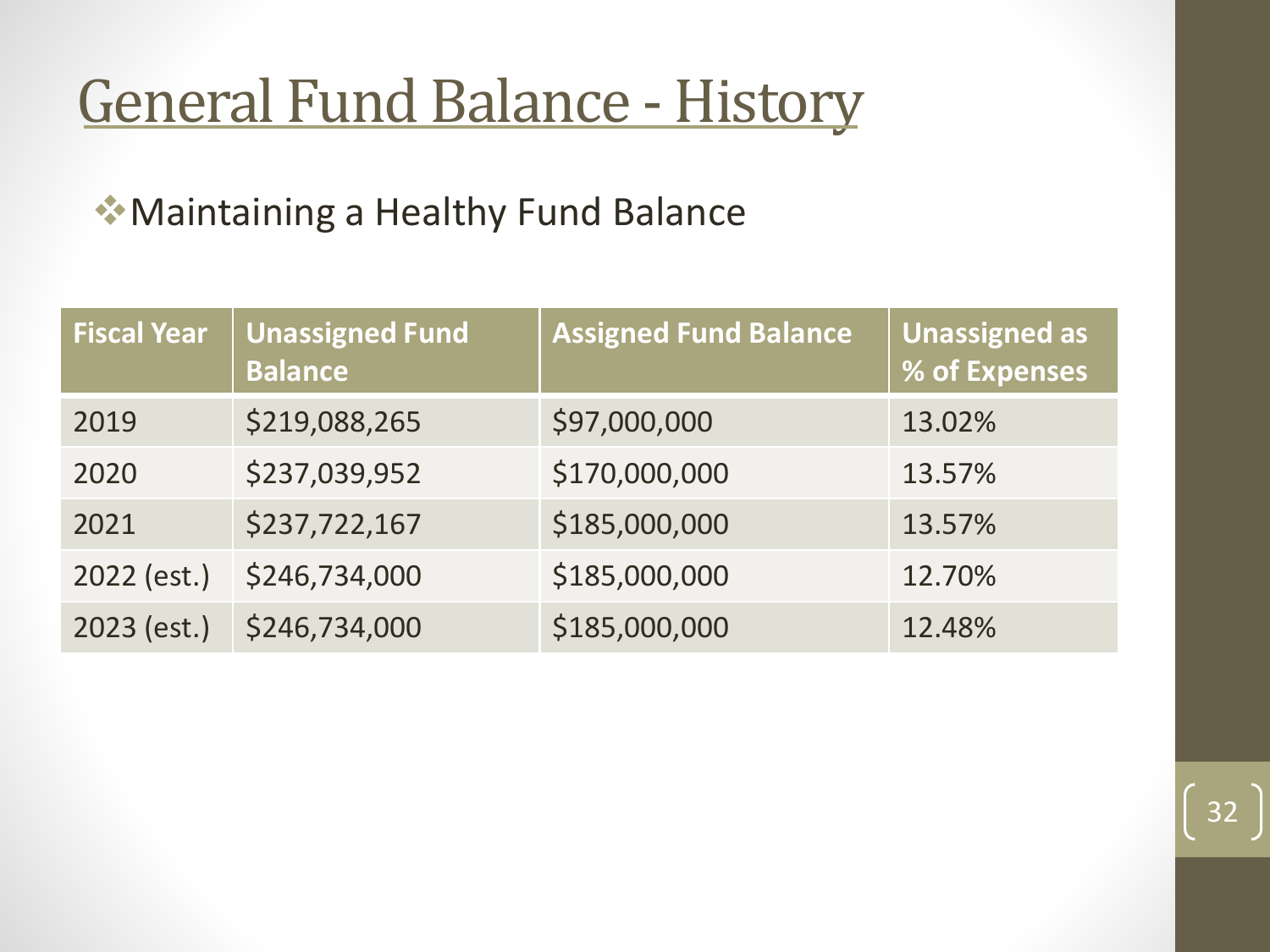# Overview of Other Funds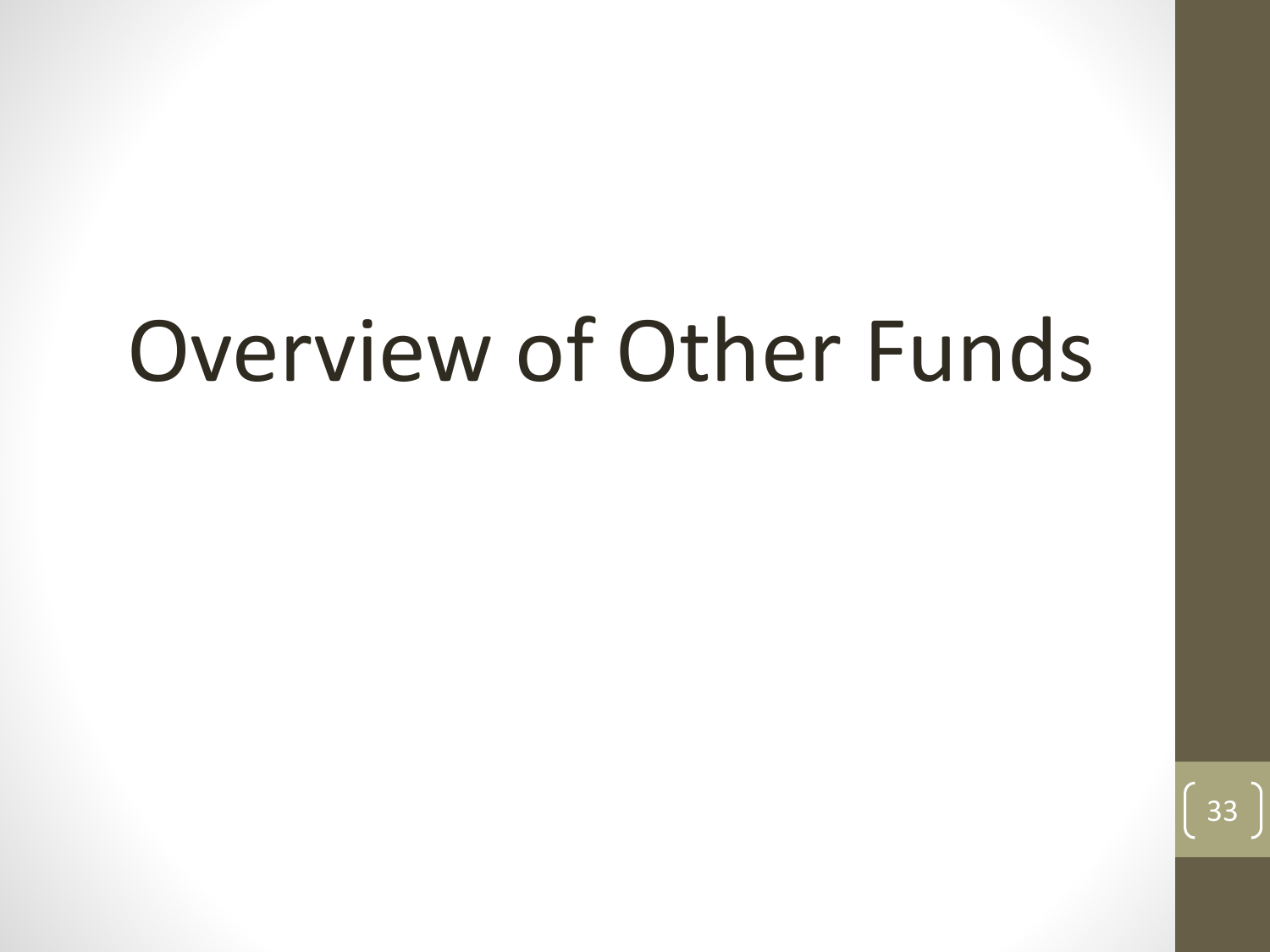# **School Food Nutrition**

❖Current Federal waiver for meal service ends June 30, 2022

➢Exploring Community Eligibility Provision through USDA for certain schools to provide whole school lunch reimbursement

- ❖No change in meal prices
	- ➢Lunch Prices
		- \$2.25 for Elementary schools
		- \$2.50 for Middle and High Schools
	- ➢Breakfast Prices
		- \$1.50 for all levels
- ❖Expand Universal Breakfast Program to all Title I Elementary Schools (42 schools)

 $\triangleright$  Presently offered at all Title I middle and high schools

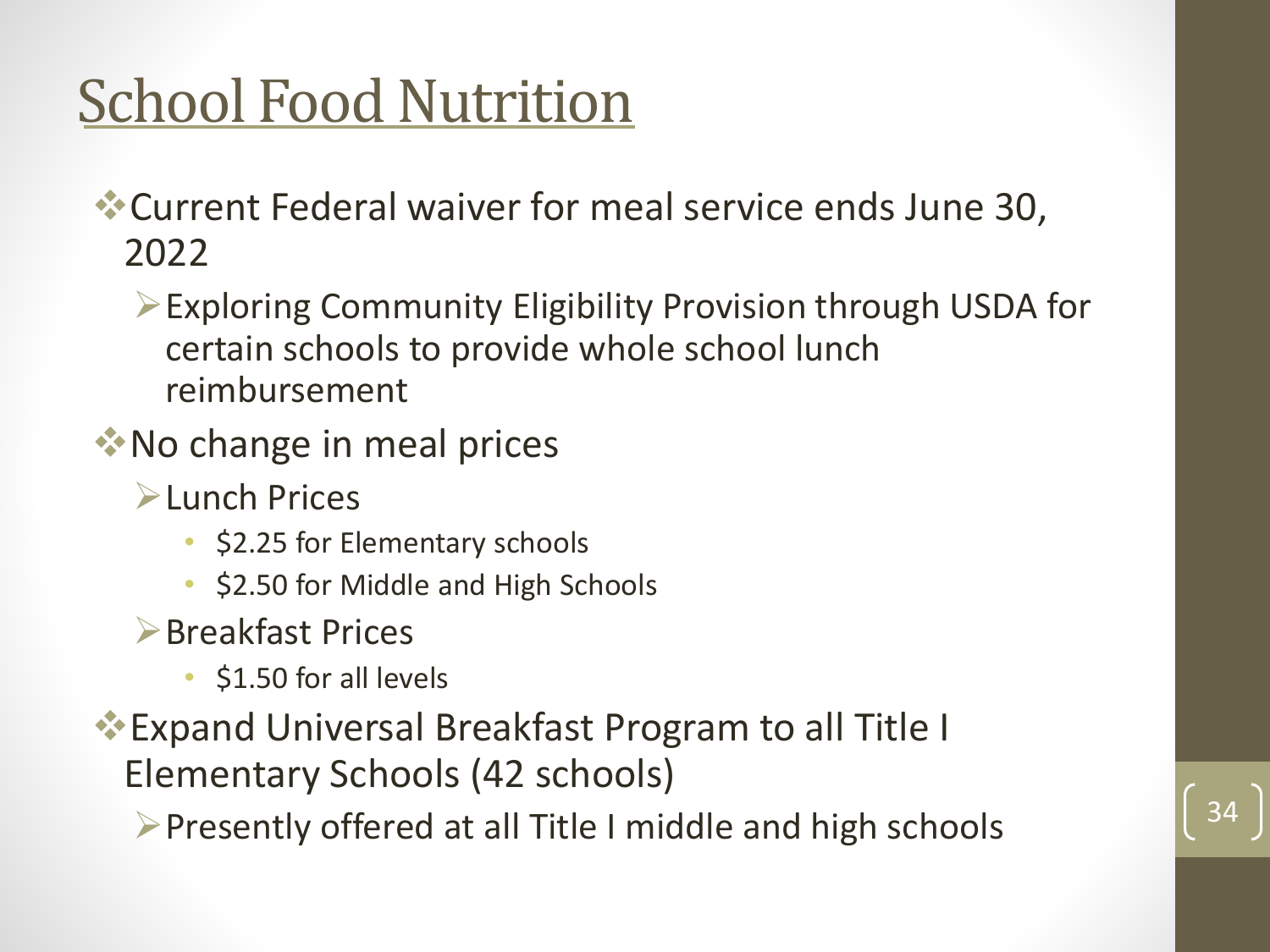#### Capital Projects Fund

❖Credit Rating Agencies – Hold the highest rating possible with both Moody's "Aaa" and Standard & Poor's "AAA"

35

**<sup>❖</sup>E-SPLOST VI** 

 $\blacktriangleright$ July 2022 – June 2027

➢One New School; Building Additions / Renovations

➢HVAC / Roof Replacements

➢Support Technological Initiatives